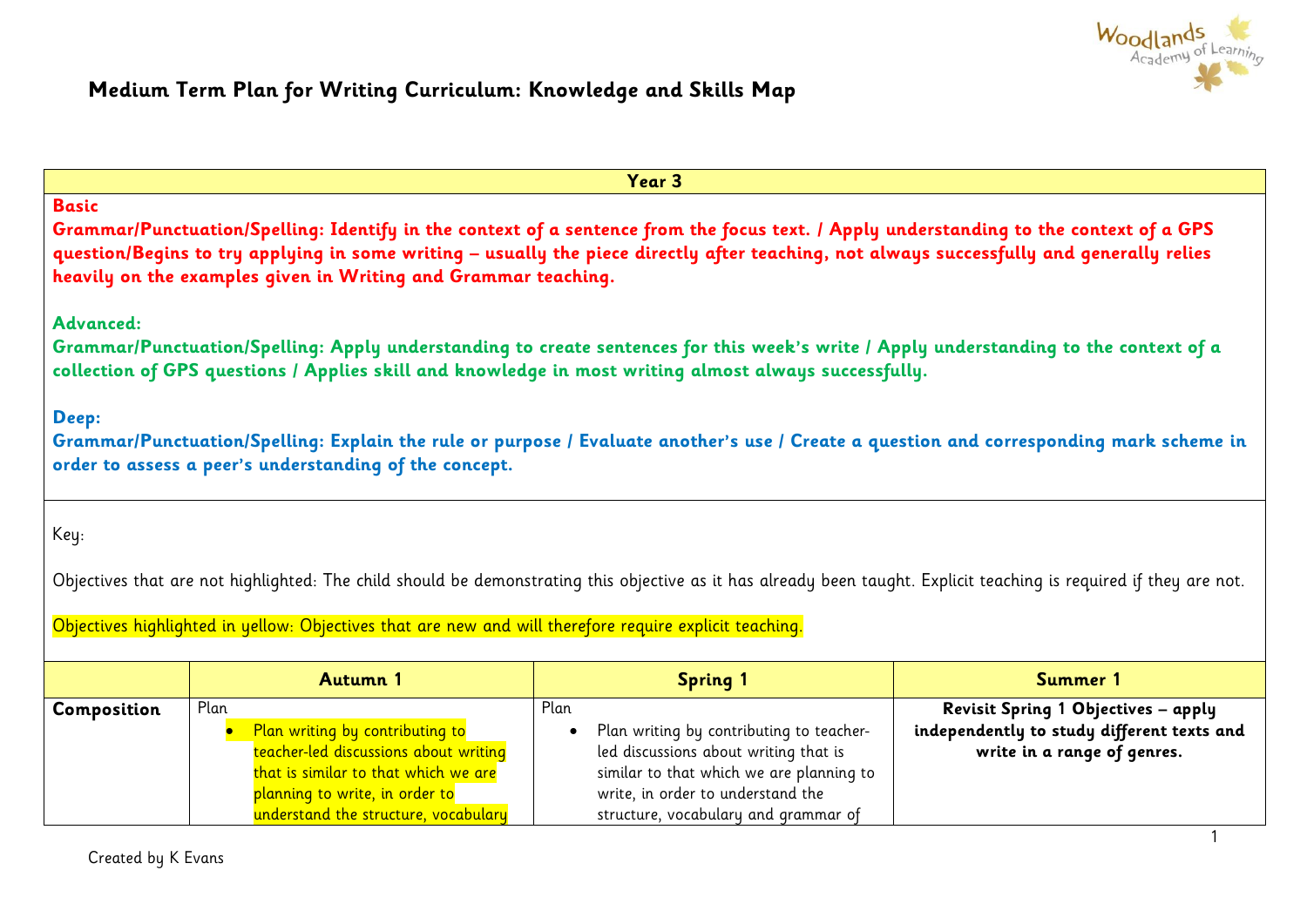

and grammar of the text type.

- Show awareness of the purpose and audience of the writing.
- Record key ideas shared in teacher -led discussions about writing.
- Begin to use and understand grammatical terminology accurately and appropriately when discussing my writing and reading (adverb, preposition conjunction, word family, prefix, clause, subordinate clause, consonant, consonant letter vowel, vowel letter)

Draft and Write

- Draft and write by composing and rehearsing sentences orally.
- **Use some simple organisational devices** in non -fiction: headings and sub headings.
- Begin to use paragraphs to organise ideas around a theme.
- Create characters in narratives.
- Create settings in narratives.
- **.** Write from memory simple sentences, dictated by the teacher, that include words from the years 3 and 4 word list and punctuation taught so far.

#### Edit and Evaluate

• Proof-read for spelling and punctuation errors. Read aloud my own writing, to a group or the whole class, starting to

use appropriate intonation so that the

the text type.

- Show awareness of the purpose and audience of the writing.
- Record key ideas shared in teacher -led discussions about writing.
- Use and understand grammatical terminology accurately and appropriately when discussing my writing and reading (adverb, preposition conjunction, word family, prefix, clause, subordinate clause, direct speech, consonant, consonant letter vowel, vowel letter, inverted commas (or 'speech marks').

Draft and Write

- Draft and write bu composing and rehearsing sentences orally (including dialogue).
- Use some simple organisational devices in non -fiction: headings and sub -headings.
- Begin to use paragraphs to organise ideas around a theme.
- Create characters in narratives.
- Create settings in narratives.
- Write from memory simple sentences, dictated by the teacher, that include words from the years 3 and 4 word list and punctuation taught so far.

#### Edit and Evaluate

- Proof-read for spelling and punctuation errors.
- Read aloud my own writing, to a group or the whole class, starting to use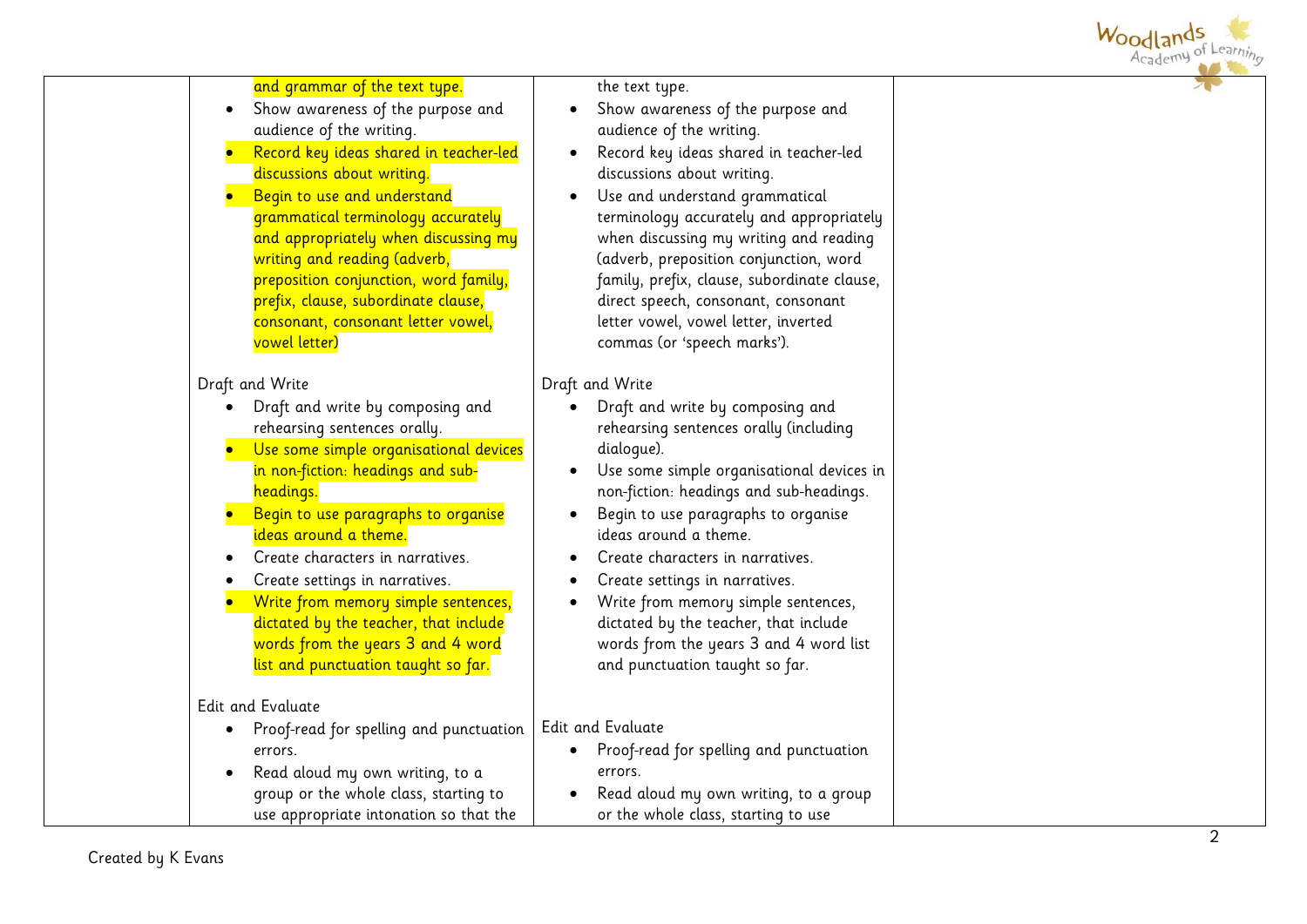

| Vocabulary and Grammar<br>Vocabulary and Grammar<br>Revisit Spring 1 Objectives - apply<br>Vocabulary,<br>Identify the subject, verb and object in<br>Identify the subject, verb and object in a<br>independently to study different texts and<br>Grammar and<br>$\bullet$<br>$\bullet$<br>write in a range of genres.<br>a sentence.<br>sentence.<br>Punctuation<br>Identify and use nouns.<br>Identify and use nouns.<br>$\bullet$<br>Identify and use determiners, including<br>Identify and use determiners, including<br>the correct form of 'a' or 'an'.<br>the correct form of 'a' or 'an'.<br>Identify and use different adjectives.<br>Identify and use different adjectives.<br>$\bullet$<br>Identify, use and explain the purpose<br>Identify, use and explain the purpose of a<br>of a verb (including auxiliary verbs).<br>verb (including auxiliary verbs).<br>Use the past and present tense<br>Use the past and present tense correctly.<br>$\bullet$<br>$\bullet$<br>correctly.<br>Use expanded noun phrases containing<br>Use expanded noun phrases containing<br>modifying adjectives.<br>$\bullet$<br>modifying adjectives.<br>Choose nouns or pronouns appropriately<br>Choose nouns or pronouns<br>to avoid repetition.<br>appropriately to avoid repetition.<br>Use coordinating conjunctions and, but,<br>Use coordinating conjunctions and,<br>or, so.<br>٠<br>Start to extend the range of sentences<br>but, or, so.<br>Start to extend the range of sentences<br>with more than one clause by using a<br>with more than one clause by using a<br>wider range of conjunctions, including: | meaning is clear.                       | appropriate intonation so that the<br>meaning is clear.<br>Evaluate and edit by assessing the<br>effectiveness of their own and others'<br>writing and suggesting improvements.<br>Propose changes to grammar and<br>vocabulary to improve consistency,<br>including the accurate use of pronouns in<br>sentences. |  |
|---------------------------------------------------------------------------------------------------------------------------------------------------------------------------------------------------------------------------------------------------------------------------------------------------------------------------------------------------------------------------------------------------------------------------------------------------------------------------------------------------------------------------------------------------------------------------------------------------------------------------------------------------------------------------------------------------------------------------------------------------------------------------------------------------------------------------------------------------------------------------------------------------------------------------------------------------------------------------------------------------------------------------------------------------------------------------------------------------------------------------------------------------------------------------------------------------------------------------------------------------------------------------------------------------------------------------------------------------------------------------------------------------------------------------------------------------------------------------------------------------------------------------------------------------------------------------------------------------------------------|-----------------------------------------|--------------------------------------------------------------------------------------------------------------------------------------------------------------------------------------------------------------------------------------------------------------------------------------------------------------------|--|
|                                                                                                                                                                                                                                                                                                                                                                                                                                                                                                                                                                                                                                                                                                                                                                                                                                                                                                                                                                                                                                                                                                                                                                                                                                                                                                                                                                                                                                                                                                                                                                                                                     |                                         |                                                                                                                                                                                                                                                                                                                    |  |
|                                                                                                                                                                                                                                                                                                                                                                                                                                                                                                                                                                                                                                                                                                                                                                                                                                                                                                                                                                                                                                                                                                                                                                                                                                                                                                                                                                                                                                                                                                                                                                                                                     |                                         |                                                                                                                                                                                                                                                                                                                    |  |
|                                                                                                                                                                                                                                                                                                                                                                                                                                                                                                                                                                                                                                                                                                                                                                                                                                                                                                                                                                                                                                                                                                                                                                                                                                                                                                                                                                                                                                                                                                                                                                                                                     |                                         |                                                                                                                                                                                                                                                                                                                    |  |
|                                                                                                                                                                                                                                                                                                                                                                                                                                                                                                                                                                                                                                                                                                                                                                                                                                                                                                                                                                                                                                                                                                                                                                                                                                                                                                                                                                                                                                                                                                                                                                                                                     |                                         |                                                                                                                                                                                                                                                                                                                    |  |
|                                                                                                                                                                                                                                                                                                                                                                                                                                                                                                                                                                                                                                                                                                                                                                                                                                                                                                                                                                                                                                                                                                                                                                                                                                                                                                                                                                                                                                                                                                                                                                                                                     |                                         |                                                                                                                                                                                                                                                                                                                    |  |
|                                                                                                                                                                                                                                                                                                                                                                                                                                                                                                                                                                                                                                                                                                                                                                                                                                                                                                                                                                                                                                                                                                                                                                                                                                                                                                                                                                                                                                                                                                                                                                                                                     |                                         |                                                                                                                                                                                                                                                                                                                    |  |
|                                                                                                                                                                                                                                                                                                                                                                                                                                                                                                                                                                                                                                                                                                                                                                                                                                                                                                                                                                                                                                                                                                                                                                                                                                                                                                                                                                                                                                                                                                                                                                                                                     |                                         |                                                                                                                                                                                                                                                                                                                    |  |
|                                                                                                                                                                                                                                                                                                                                                                                                                                                                                                                                                                                                                                                                                                                                                                                                                                                                                                                                                                                                                                                                                                                                                                                                                                                                                                                                                                                                                                                                                                                                                                                                                     |                                         |                                                                                                                                                                                                                                                                                                                    |  |
|                                                                                                                                                                                                                                                                                                                                                                                                                                                                                                                                                                                                                                                                                                                                                                                                                                                                                                                                                                                                                                                                                                                                                                                                                                                                                                                                                                                                                                                                                                                                                                                                                     |                                         |                                                                                                                                                                                                                                                                                                                    |  |
|                                                                                                                                                                                                                                                                                                                                                                                                                                                                                                                                                                                                                                                                                                                                                                                                                                                                                                                                                                                                                                                                                                                                                                                                                                                                                                                                                                                                                                                                                                                                                                                                                     |                                         |                                                                                                                                                                                                                                                                                                                    |  |
|                                                                                                                                                                                                                                                                                                                                                                                                                                                                                                                                                                                                                                                                                                                                                                                                                                                                                                                                                                                                                                                                                                                                                                                                                                                                                                                                                                                                                                                                                                                                                                                                                     |                                         |                                                                                                                                                                                                                                                                                                                    |  |
|                                                                                                                                                                                                                                                                                                                                                                                                                                                                                                                                                                                                                                                                                                                                                                                                                                                                                                                                                                                                                                                                                                                                                                                                                                                                                                                                                                                                                                                                                                                                                                                                                     |                                         |                                                                                                                                                                                                                                                                                                                    |  |
|                                                                                                                                                                                                                                                                                                                                                                                                                                                                                                                                                                                                                                                                                                                                                                                                                                                                                                                                                                                                                                                                                                                                                                                                                                                                                                                                                                                                                                                                                                                                                                                                                     |                                         |                                                                                                                                                                                                                                                                                                                    |  |
|                                                                                                                                                                                                                                                                                                                                                                                                                                                                                                                                                                                                                                                                                                                                                                                                                                                                                                                                                                                                                                                                                                                                                                                                                                                                                                                                                                                                                                                                                                                                                                                                                     |                                         |                                                                                                                                                                                                                                                                                                                    |  |
|                                                                                                                                                                                                                                                                                                                                                                                                                                                                                                                                                                                                                                                                                                                                                                                                                                                                                                                                                                                                                                                                                                                                                                                                                                                                                                                                                                                                                                                                                                                                                                                                                     |                                         |                                                                                                                                                                                                                                                                                                                    |  |
|                                                                                                                                                                                                                                                                                                                                                                                                                                                                                                                                                                                                                                                                                                                                                                                                                                                                                                                                                                                                                                                                                                                                                                                                                                                                                                                                                                                                                                                                                                                                                                                                                     |                                         |                                                                                                                                                                                                                                                                                                                    |  |
|                                                                                                                                                                                                                                                                                                                                                                                                                                                                                                                                                                                                                                                                                                                                                                                                                                                                                                                                                                                                                                                                                                                                                                                                                                                                                                                                                                                                                                                                                                                                                                                                                     | wider range of conjunctions, including: | when, if, that, because.                                                                                                                                                                                                                                                                                           |  |
| when, if, that, because.<br>Use simple preposition phrases (a group<br>$\bullet$                                                                                                                                                                                                                                                                                                                                                                                                                                                                                                                                                                                                                                                                                                                                                                                                                                                                                                                                                                                                                                                                                                                                                                                                                                                                                                                                                                                                                                                                                                                                    |                                         |                                                                                                                                                                                                                                                                                                                    |  |
| Begin to use simple preposition phrases<br>of words with a preposition as the head                                                                                                                                                                                                                                                                                                                                                                                                                                                                                                                                                                                                                                                                                                                                                                                                                                                                                                                                                                                                                                                                                                                                                                                                                                                                                                                                                                                                                                                                                                                                  |                                         |                                                                                                                                                                                                                                                                                                                    |  |
| (a group of words with a preposition<br>followed by a noun, pronoun or noun<br>as the head followed by a noun,<br>phrase e.g. He was in bed. I met them                                                                                                                                                                                                                                                                                                                                                                                                                                                                                                                                                                                                                                                                                                                                                                                                                                                                                                                                                                                                                                                                                                                                                                                                                                                                                                                                                                                                                                                             |                                         |                                                                                                                                                                                                                                                                                                                    |  |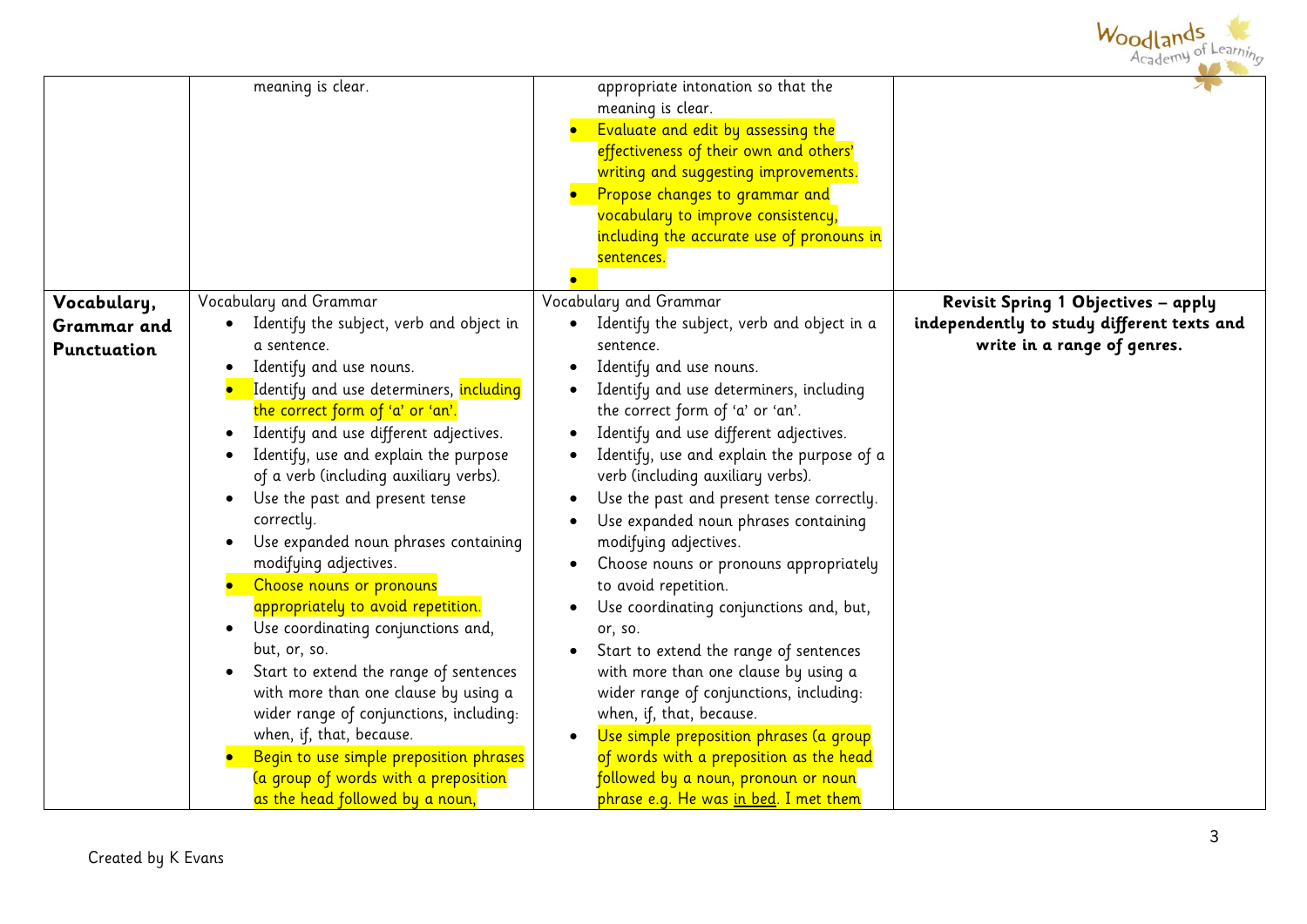

|               | pronoun or noun phrase e.g. He was in<br>bed. I met them after the party.)<br>Begin to use conjunctions (when,<br>before, after, while, so, because) and<br>adverbs (then, next, soon, therefore) to<br>express time and cause.<br>Punctuation<br>Make mostly correct use of: capital<br>letters, full stops, question marks,<br>exclamation marks, commas for lists.                                                                                                                                                                                                                          | after the party.)<br>Use conjunctions (when, before, after,<br>$\bullet$<br>while, so, because) and adverbs (then,<br>next, soon, therefore) to express time and<br>cause.<br>Begin to identify some of the differences<br>between Standard English and non-<br><b>Standard English.</b><br>Punctuation<br>Make mostly correct use of: capital<br>letters, full stops, question marks,<br>exclamation marks, commas for lists.<br>Use inverted commas for direct speech.                                                                                                                                |                                                                                                                                                                                                                                                                                                                                                                                                                                                                                                                              |
|---------------|------------------------------------------------------------------------------------------------------------------------------------------------------------------------------------------------------------------------------------------------------------------------------------------------------------------------------------------------------------------------------------------------------------------------------------------------------------------------------------------------------------------------------------------------------------------------------------------------|---------------------------------------------------------------------------------------------------------------------------------------------------------------------------------------------------------------------------------------------------------------------------------------------------------------------------------------------------------------------------------------------------------------------------------------------------------------------------------------------------------------------------------------------------------------------------------------------------------|------------------------------------------------------------------------------------------------------------------------------------------------------------------------------------------------------------------------------------------------------------------------------------------------------------------------------------------------------------------------------------------------------------------------------------------------------------------------------------------------------------------------------|
| Transcription | Spelling in Context<br>Use the first two letters of a word to<br>check its spelling in a dictionary.<br>Begin to use word families based on<br>common words (solve, solution,<br>dissolve, insoluble).<br>Spell common exception words<br>The /n/ sound spelt kn and (less often)<br>gn at the beginning of words<br>The /r/ sound spelt wr at the beginning<br>of words<br>Spell words containing the /I / sound<br>spelt y at the beginning and in the<br>middle of the word.<br>Spell words containing the /A / sound<br>spelt ou.<br>Spell some words from the Years 3<br>and 4 word list. | Spelling in Context<br>Use the first two or three letters of a<br>word to check its spelling in a dictionary.<br>Use word families based on common<br>$\bullet$<br>words (solve, solution, dissolve, insoluble)<br>Spell common exception words<br>The /n/ sound spelt kn and (less often) gn<br>at the beginning of words<br>The /r/ sound spelt wr at the beginning<br>of words<br>Spell words containing the /I / sound<br>spelt y at the beginning and in the<br>middle of the word.<br>Spell words containing the /A / sound<br>spelt ou.<br>Spell some words from the Years 3 and 4<br>word list. | Spelling in Context<br>Make efficient use of a dictionary when<br>writing independently.<br>Spell common exception words<br>$\bullet$<br>The /n/ sound spelt kn and (less often) qn<br>at the beginning of words<br>The /r/ sound spelt wr at the beginning of<br>words<br>Spell words containing the /I / sound spelt<br>y at the beginning and in the middle of the<br>word.<br>Spell words containing the $/\Lambda$ sound spelt<br>ou.<br>Spell some words from the Years 3 and 4<br>word list.<br><b>Spelling Rules</b> |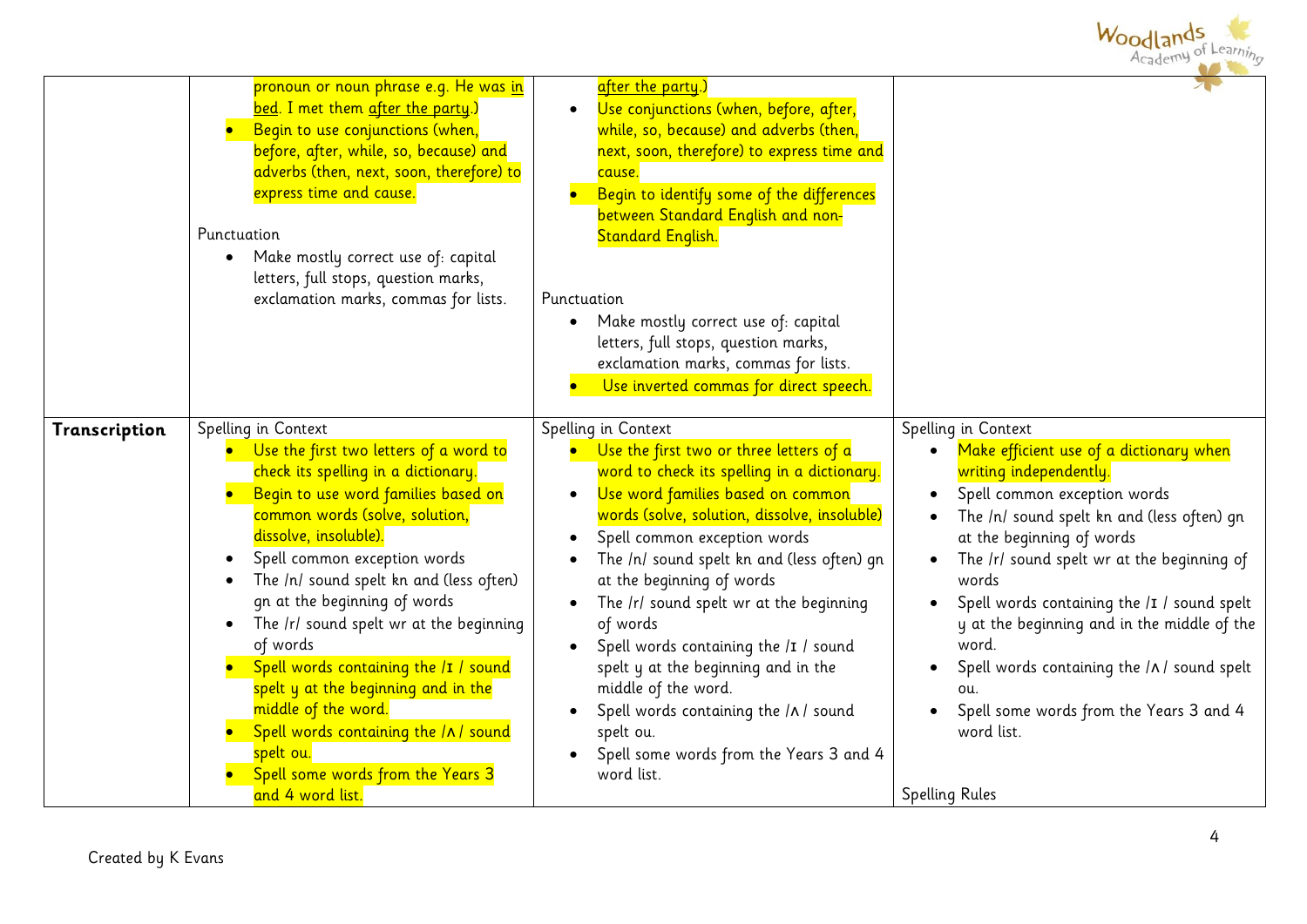

Spelling Rules (Revision from Year 2)

- Use the apostrophe for possession accurately with singular nouns.
- Use the apostrophe for contraction.
- The /dʒ / sound spelt as ge and dge at the end of words, and sometimes spelt as g elsewhere in words before e, i and y
- The *III* or  $\vert \Theta \vert$  sound spelt –le at the end of words / The /l/ or /ə l/ sound spelt –el at the end of words / The /l/ or /ə l/ sound spelt –al at the end of words
- Add –es to nouns and verbs ending in  $-\mathsf{u}$
- Add ing, ed, er and est
- Spell words using the suffixes –ment, ness, –ful , –less and –ly
- Spell words ending in -tion

#### Handwriting

- Sit correctly at a table, holding a pencil comfortably and correctly.
- Begin writing from the margin line.
- Write on the lines.
- Use spacing between words that reflects the size of the letters.
- Form lower-case letters in the correct direction, starting and finishing in the right place.
- Form lower-case letters of the correct

Spelling Rules

- Use the apostrophe for possession accurately with singular and plural nouns.
- Use the apostrophe for contraction.
- Spell words ending with the g sound spelt – que and the  $k$  sound spelt –que.
- Add suffixes beginning with vowel letters to words of more than one syllable.
- Spell words using the suffix –ation
- Spell words using the suffix –ly
- Spell words ending in –sure and –ture

#### Handwriting

- Sit correctly at a table, holding a pencil comfortably and correctly.
- Begin writing from the margin line.
- Write on the lines.
- Use spacing between words that reflects the size of the letters.
- Form lower-case letters in the correct direction, starting and finishing in the right place.
- Form lower-case letters of the correct size relative to one another.
- Write capital letters and digits of the correct size, orientation and relationship to one another and to lower case letters.
- Understand which letters belong to which handwriting 'families' (i.e. letters that are formed in similar ways) and to practise these.
- Revise and practise correct letter formation frequently.
- Use the apostrophe for possession accurately with singular and plural nouns.
- Use the apostrophe for contraction.
- Spell homophones and near-homophones.

#### **Revisit spelling rules from Spring 1.**

Handwriting

- Sit correctly at a table, holding a pencil comfortably and correctly.
- Begin writing from the margin line.
- Write on the lines.
- Use spacing between words that reflects the size of the letters.
- Form lower-case letters in the correct direction, starting and finishing in the right place.
- Form lower-case letters of the correct size relative to one another.
- Write capital letters and digits of the correct size, orientation and relationship to one another and to lower case letters.
- Understand which letters belong to which handwriting 'families' (i.e. letters that are formed in similar ways) and to practise these.
- Revise and practise correct letter formation frequently.
- Use the diagonal and horizontal strokes needed to join letters.
- Understand which letters, when adjacent to one another, are best left unjoined.
- Increase the legibility, consistency and quality of my handwriting.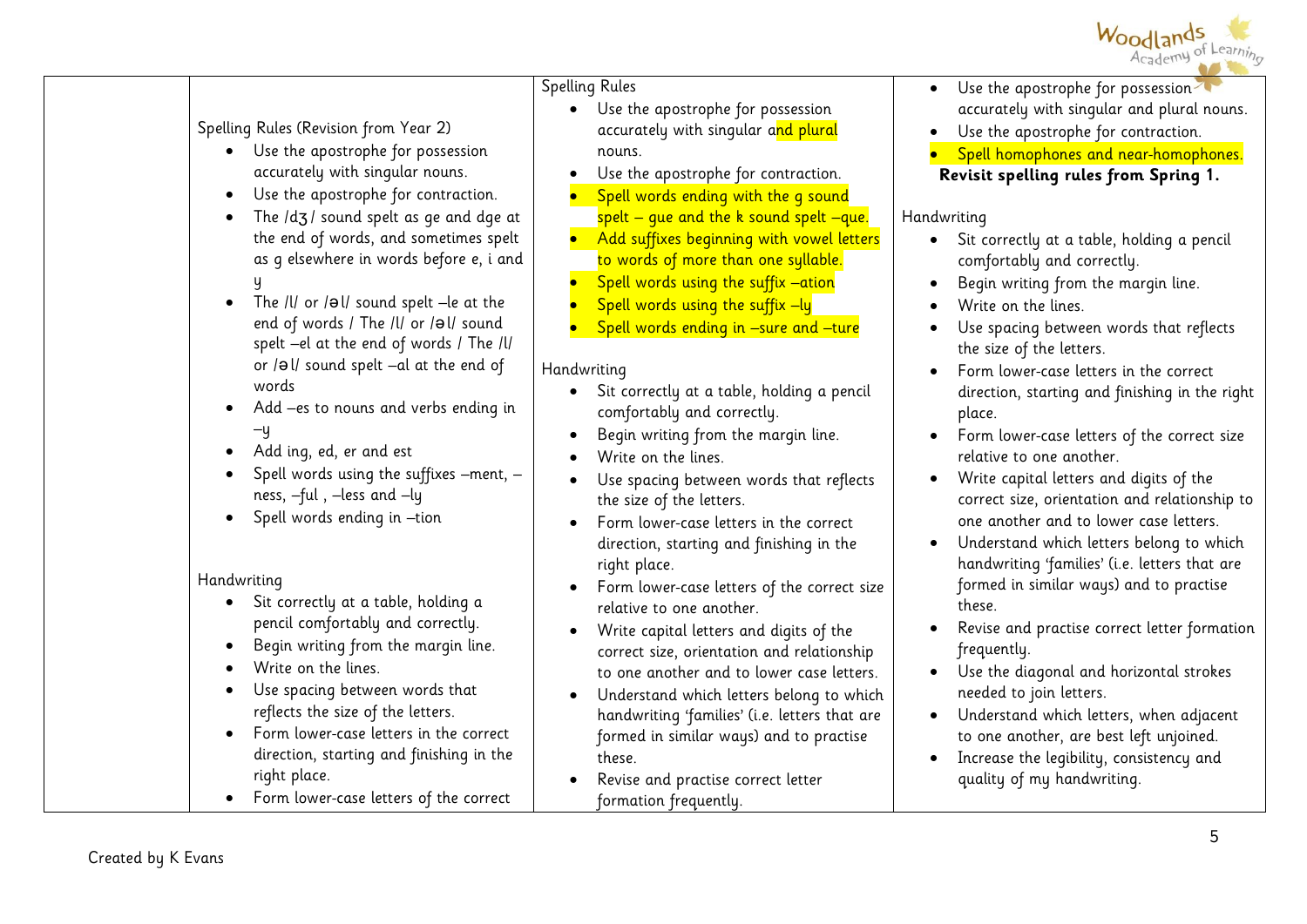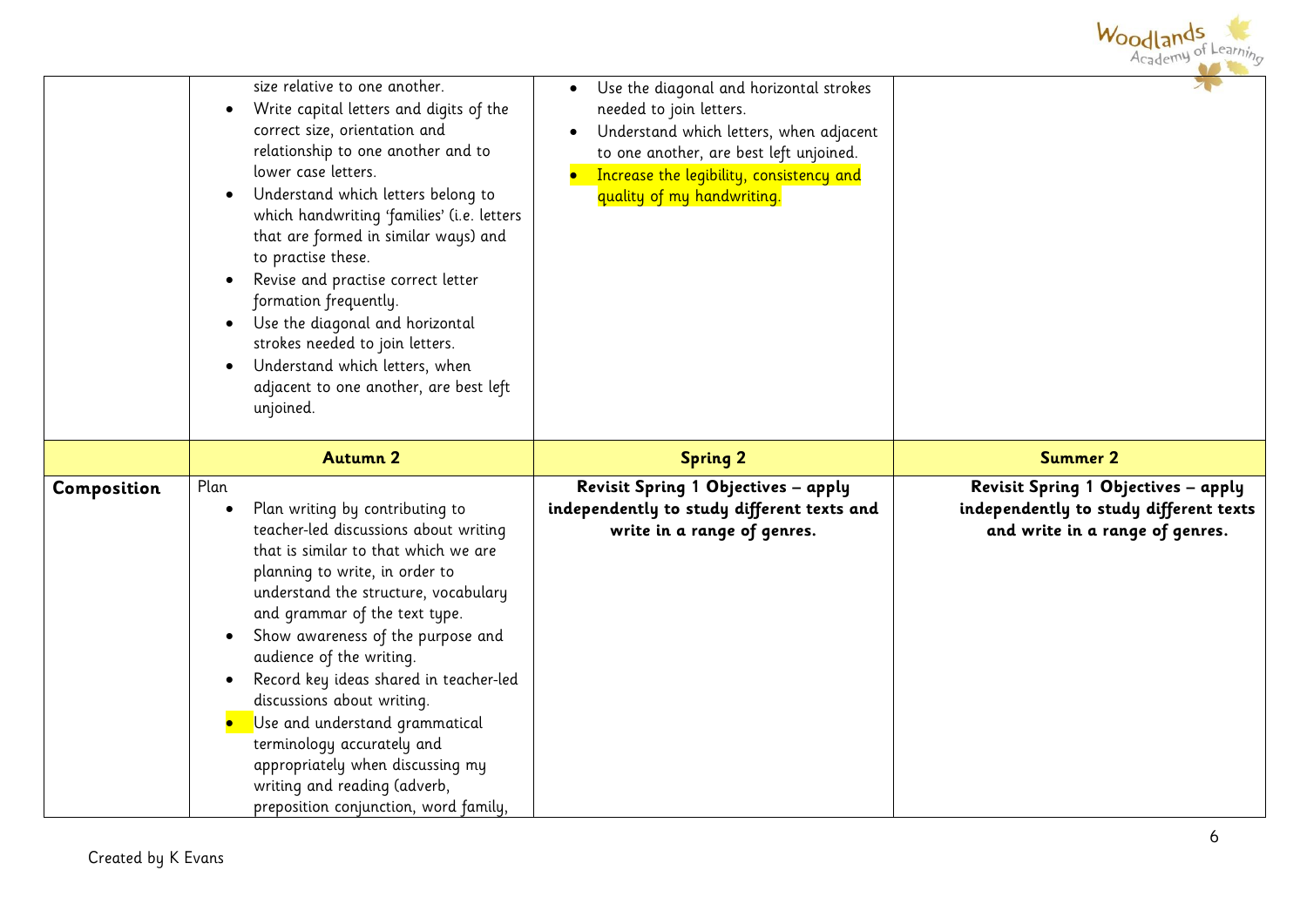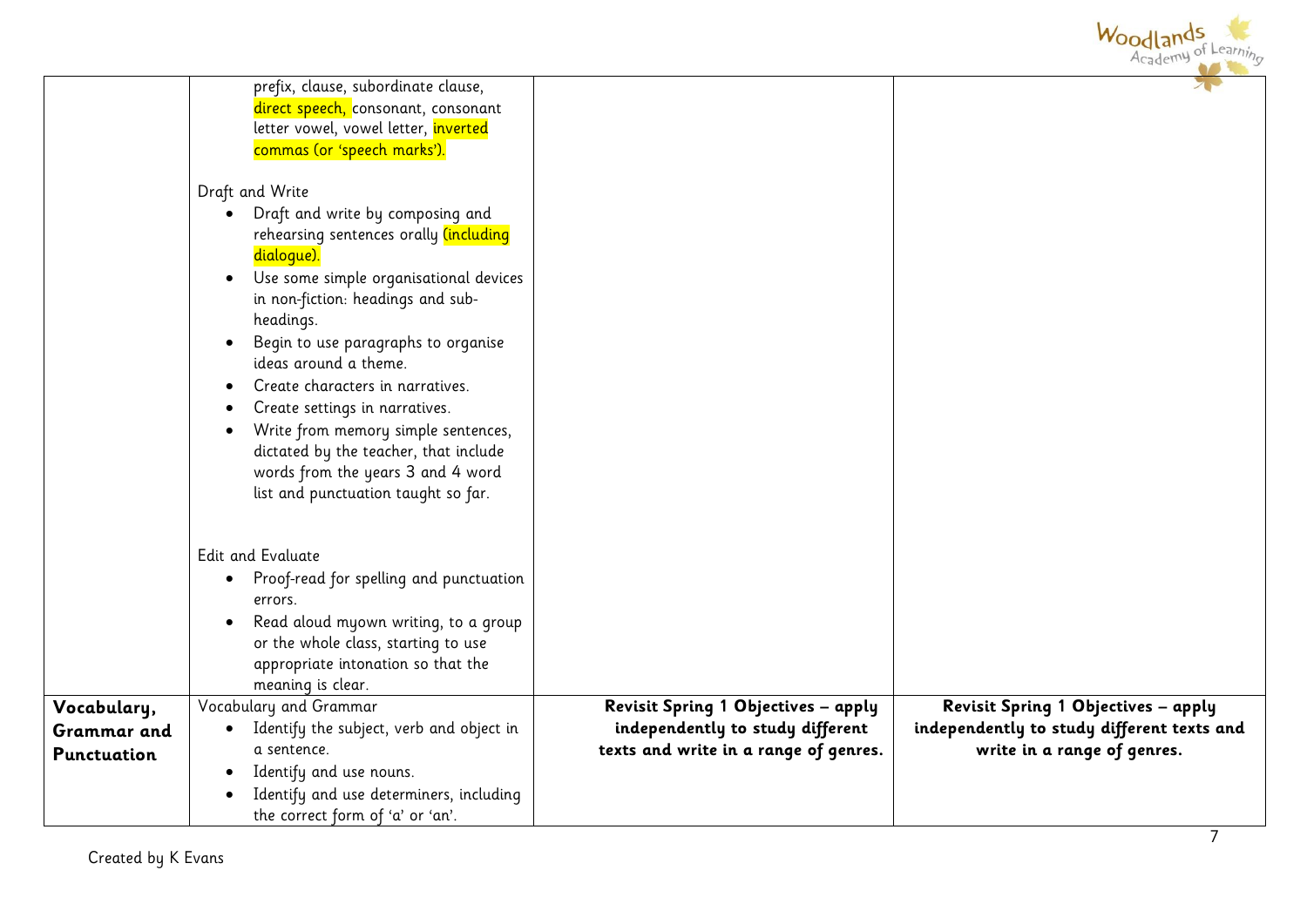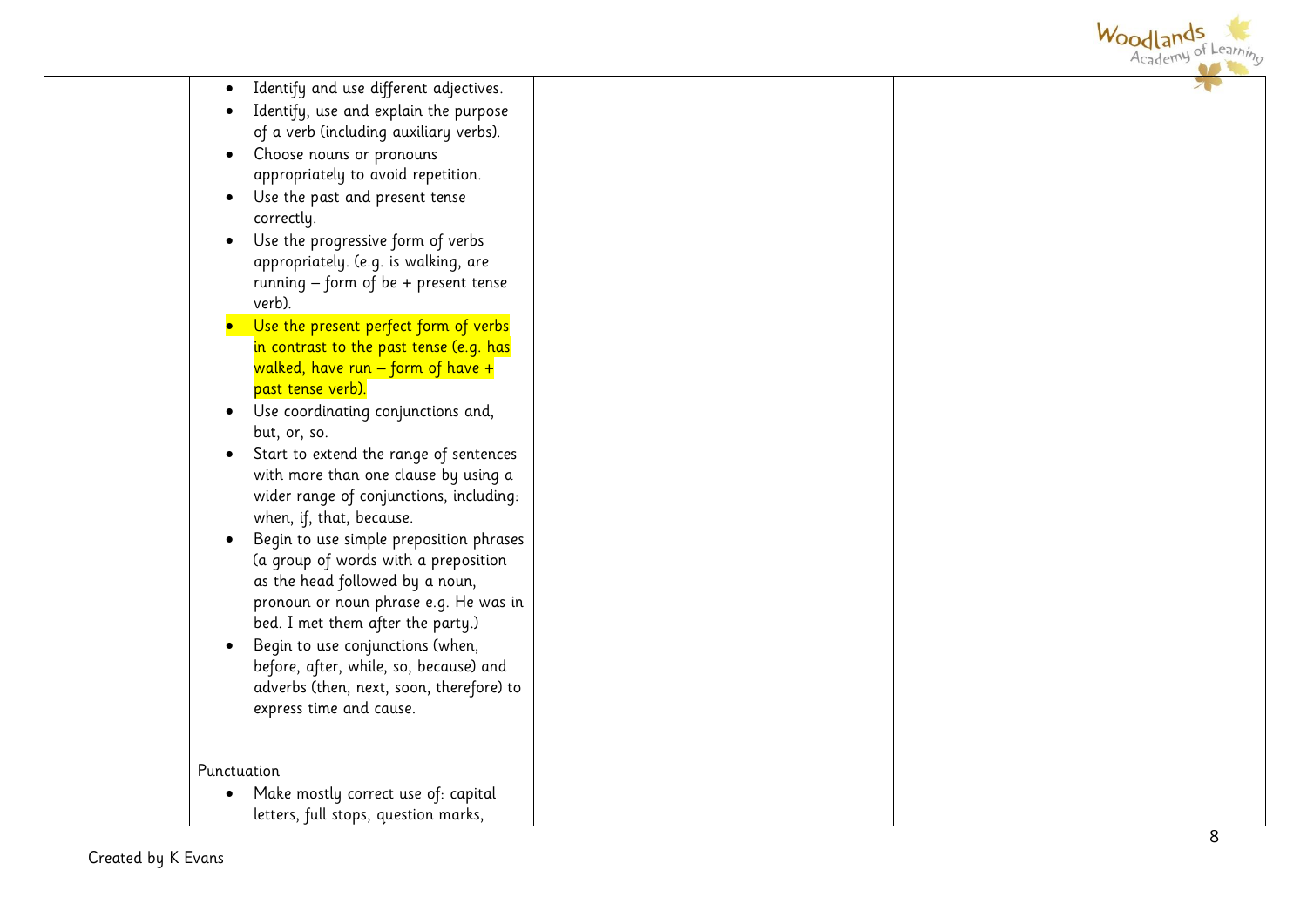

|               | exclamation marks, commas for lists.<br>Begin to use inverted commas for<br>direct speech.                                                                                                                                                                                                                                                                                                                                                                                                                                                                                                                  |                                                                                                                                                                                                                                                                                                                                                                                                                                                                                                                                                                                                                                   |                                                                                                                                                                                                                                                                                                                                                                                                                                                                                                                                     |
|---------------|-------------------------------------------------------------------------------------------------------------------------------------------------------------------------------------------------------------------------------------------------------------------------------------------------------------------------------------------------------------------------------------------------------------------------------------------------------------------------------------------------------------------------------------------------------------------------------------------------------------|-----------------------------------------------------------------------------------------------------------------------------------------------------------------------------------------------------------------------------------------------------------------------------------------------------------------------------------------------------------------------------------------------------------------------------------------------------------------------------------------------------------------------------------------------------------------------------------------------------------------------------------|-------------------------------------------------------------------------------------------------------------------------------------------------------------------------------------------------------------------------------------------------------------------------------------------------------------------------------------------------------------------------------------------------------------------------------------------------------------------------------------------------------------------------------------|
|               |                                                                                                                                                                                                                                                                                                                                                                                                                                                                                                                                                                                                             |                                                                                                                                                                                                                                                                                                                                                                                                                                                                                                                                                                                                                                   |                                                                                                                                                                                                                                                                                                                                                                                                                                                                                                                                     |
| Transcription | Spelling in Context<br>Use the first two letters of a word to<br>check its spelling in a dictionary.<br>Begin to use word families based on<br>common words (solve, solution,<br>dissolve, insoluble).<br>Spell common exception words<br>The /n/ sound spelt kn and (less often)<br>gn at the beginning of words<br>The /r/ sound spelt wr at the beginning<br>$\bullet$<br>of words<br>Spell words containing the /I / sound<br>spelt y at the beginning and in the<br>middle of the word.<br>Spell words containing the /A / sound<br>spelt ou.<br>Spell some words from the Years 3<br>and 4 word list. | Spelling in Context<br>Use the first two or three letters of a<br>word to check its spelling in a dictionary.<br>Use word families based on common<br>$\bullet$<br>words (solve, solution, dissolve, insoluble)<br>Spell common exception words<br>$\bullet$<br>The /n/ sound spelt kn and (less often) gn<br>at the beginning of words<br>The /r/ sound spelt wr at the beginning<br>$\bullet$<br>of words<br>Spell words containing the /I / sound<br>spelt y at the beginning and in the<br>middle of the word.<br>Spell words containing the /A / sound<br>spelt ou.<br>Spell some words from the Years 3 and 4<br>word list. | Spelling in Context<br>Make efficient use of a dictionary when<br>writing independently.<br>Spell common exception words<br>$\bullet$<br>The /n/ sound spelt kn and (less often) gn<br>at the beginning of words<br>The /r/ sound spelt wr at the beginning of<br>$\bullet$<br>words<br>Spell words containing the /I / sound spelt<br>y at the beginning and in the middle of the<br>word.<br>Spell words containing the /A / sound spelt<br>ou.<br>Spell some words from the Years 3 and 4<br>word list.<br><b>Spelling Rules</b> |
|               | <b>Spelling Rules</b><br>Use the apostrophe for possession<br>accurately with singular nouns.<br>Use the apostrophe for contraction.<br>Spell words ending in -sion<br>Spell words ending in -tion, -sion, -<br><mark>ssion, —cian</mark><br>Spell words with the k sound spelt ch.<br>Spell words which sound like 'sh' and<br>are spelt ch.                                                                                                                                                                                                                                                               | <b>Spelling Rules</b><br>Use the apostrophe for possession<br>accurately with singular and plural<br>nouns.<br>Use the apostrophe for contraction.<br>$\bullet$<br>Spell words using the suffix -ous.<br>Add negative prefixes.<br>Spell words using the prefix anti-<br>Spell words using the prefix re-<br>$\bullet$<br>Handwriting<br>• Sit correctly at a table, holding a pencil                                                                                                                                                                                                                                             | Use the apostrophe for possession<br>accurately with singular and plural nouns.<br>Use the apostrophe for contraction.<br>$\bullet$<br>Spell homophones and near-homophones.<br>Revisit spelling rules from Spring 2.<br>Handwriting<br>Sit correctly at a table, holding a pencil<br>comfortably and correctly.<br>Begin writing from the margin line.<br>Write on the lines.<br>Use spacing between words that reflects                                                                                                           |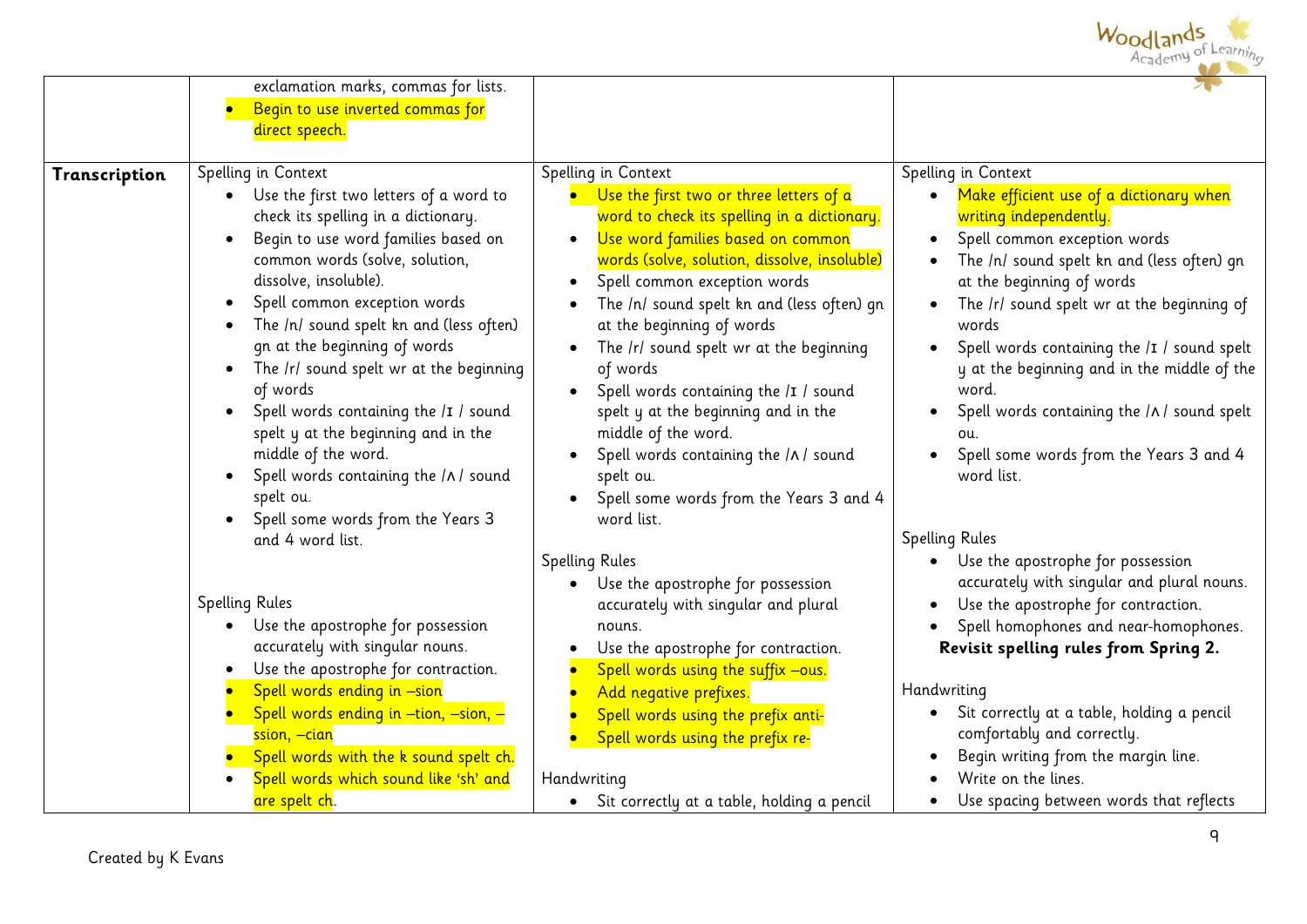

- Spell words with the /s/ sound spelt sc.
- Spell words with the /eI / sound spelt ei, eigh, or ey.

Handwriting

- Sit correctly at a table, holding a pencil comfortably and correctly.
- Begin writing from the margin line.
- Write on the lines.
- Use spacing between words that reflects the size of the letters.
- Form lower-case letters in the correct direction, starting and finishing in the right place.
- Form lower-case letters of the correct size relative to one another.
- Write capital letters and digits of the correct size, orientation and relationship to one another and to lower case letters.
- Understand which letters belong to which handwriting 'families' (i.e. letters that are formed in similar ways) and to practise these.
- Revise and practise correct letter formation frequently.
- Use the diagonal and horizontal strokes needed to join letters.
- Understand which letters, when adjacent to one another, are best left unjoined.

comfortably and correctly.

- Begin writing from the margin line.
- Write on the lines.
- Use spacing between words that reflects the size of the letters.
- Form lower-case letters in the correct direction, starting and finishing in the right place.
- Form lower-case letters of the correct size relative to one another.
- Write capital letters and digits of the correct size, orientation and relationship to one another and to lower case letters.
- Understand which letters belong to which handwriting 'families' (i.e. letters that are formed in similar ways) and to practise these.
- Revise and practise correct letter formation frequently.
- Use the diagonal and horizontal strokes needed to join letters.
- Understand which letters, when adjacent to one another, are best left unjoined.
- Increase the legibility, consistency and quality of my handwriting.

the size of the letters.

- Form lower-case letters in the correct direction, starting and finishing in the right place.
- Form lower-case letters of the correct size relative to one another.
- Write capital letters and digits of the correct size, orientation and relationship to one another and to lower case letters.
- Understand which letters belong to which handwriting 'families' (i.e. letters that are formed in similar ways) and to practise these.
- Revise and practise correct letter formation frequently.
- Use the diagonal and horizontal strokes needed to join letters.
- Understand which letters, when adjacent to one another, are best left unjoined.
- Increase the legibility, consistency and quality of my handwriting.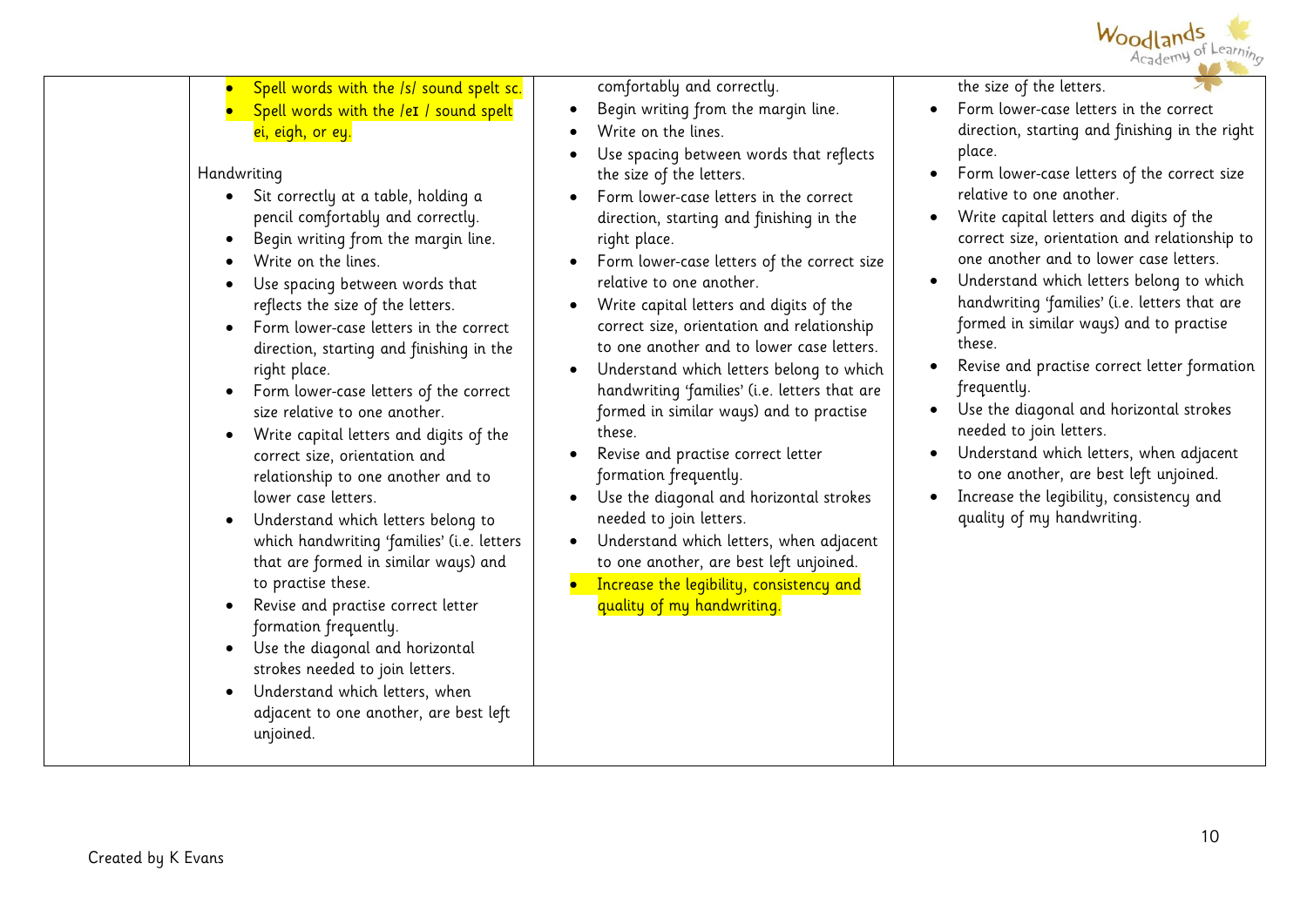

## **Vocabulary, Grammar and Punctuation Learning Journey**

The majority of examples have been taken from 'The Day the Crayons Quit' by Drew Daywalt and 'The Boy in the Striped Pyjamas' by John Boyne.

## Preparing for Noun Phrases

| <b>Skill Ladder</b>        | <b>Key Knowledge</b>                                                              | <b>Examples</b>                        |
|----------------------------|-----------------------------------------------------------------------------------|----------------------------------------|
| Identify and use different | A noun is a name                                                                  | I'm not even in the rainbow. (white    |
| types of noun. (Year 1)    |                                                                                   | crayon)                                |
|                            | Types of Noun                                                                     | Well, poor Duncan just wanted to       |
|                            | Concrete – you can sense                                                          | colour                                 |
|                            |                                                                                   |                                        |
|                            | Abstract – you cannot sense                                                       | Key example:                           |
|                            |                                                                                   | One day in class, Duncan went to       |
|                            | Common – general nouns                                                            | take out his crayons and found a       |
|                            | Proper – specific nouns (names the common noun), require a capital letter         | stack of letters with his name on      |
|                            |                                                                                   | them.                                  |
|                            | Collective - describe a group as one                                              |                                        |
|                            |                                                                                   | Concrete: Duncan, crayons, letters,    |
|                            | Quick ways for spotting nouns - look for a determiner introducing it or a capital | class (in this instance - social class |
|                            | letter within a sentence for proper nouns.                                        | would be an abstract concept)          |
|                            |                                                                                   | Abstract: day, name                    |
|                            |                                                                                   | Common: day, class, crayons, stack,    |
|                            |                                                                                   | letters, name                          |
|                            |                                                                                   |                                        |
|                            |                                                                                   | Proper: Duncan                         |
|                            |                                                                                   | Collective: stack ('a' shows the       |
|                            |                                                                                   | multiple letters are being treated as  |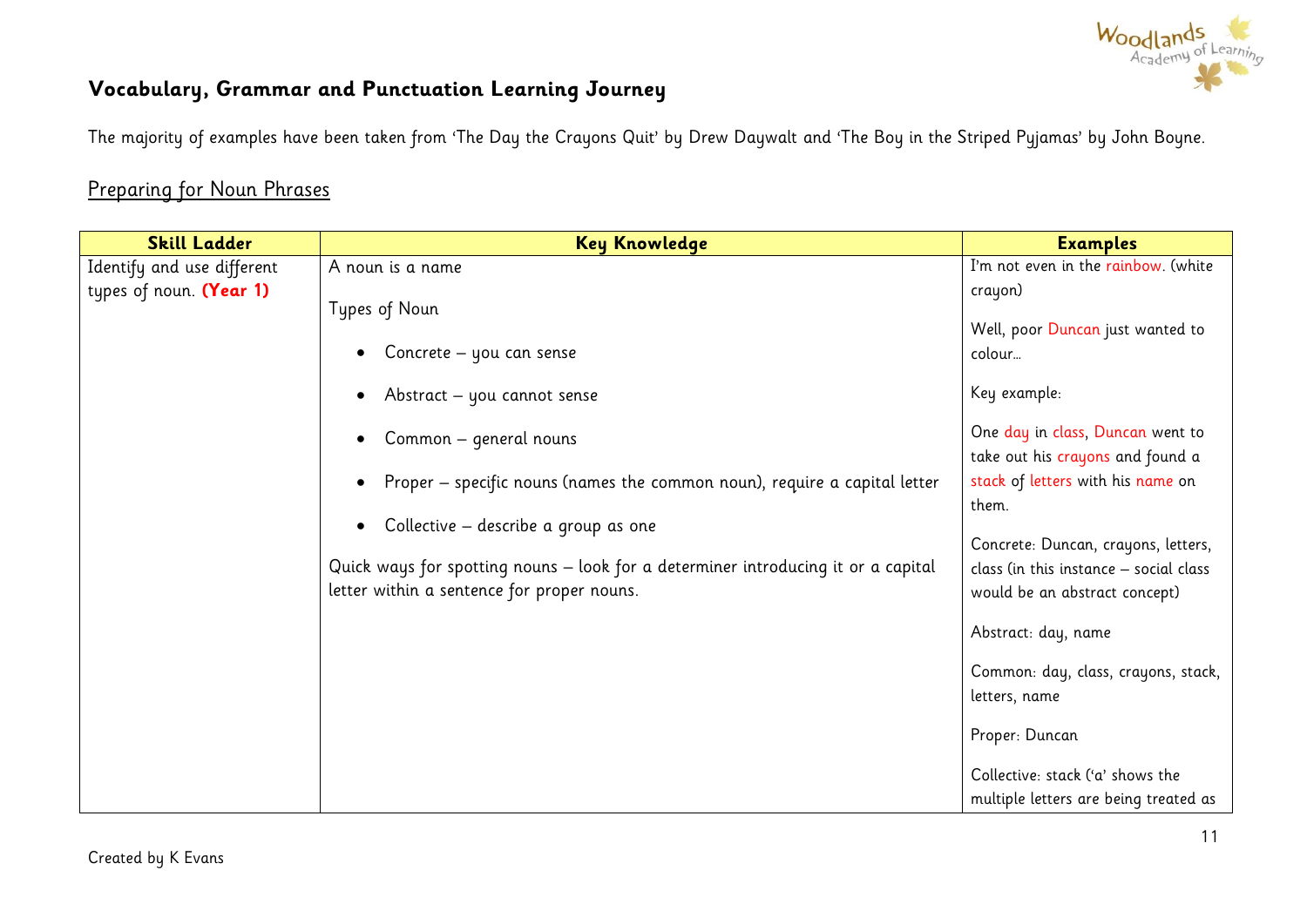

|                                                                                                    |                                                                                                                                                                                                                                                                              | a single item)                                                                                                                                                                                                                                                                             |
|----------------------------------------------------------------------------------------------------|------------------------------------------------------------------------------------------------------------------------------------------------------------------------------------------------------------------------------------------------------------------------------|--------------------------------------------------------------------------------------------------------------------------------------------------------------------------------------------------------------------------------------------------------------------------------------------|
| Identify and use different<br>types of adjectives. (Year 1)                                        | Describe the noun/pronoun<br>Be careful as they do not always come before the noun<br>Types of Adjectives<br>Comparative - compares one to another (suffix er)<br>Superlative - compares one to all (suffix est)                                                             | Your overworked friend<br>It makes me crazy that so much of<br>my gorgeous colour goes outside the<br>lines.<br>Note that 'so much' is a determiner<br>in this context as it is introducing a<br>noun and giving the amount.<br>You make me work harder than any<br>of your other crayons. |
| Identify and use determiners.<br>(Year 2)                                                          | Introduce a noun as general or specific - do I care which one you bring<br>me? Is it something particular or could it be any one?<br>All of the numbers can be determiners<br>Help us to identify nouns $-$ if it has a determiner introducing it then it must<br>be a noun! | One day in class, Duncan went to<br>take out his crayons and found a<br>stack of letters with his name on<br>them.<br>You make me work harder than any<br>of your other crayons.                                                                                                           |
| Choose nouns or pronouns<br>appropriately to avoid<br>repetition. (Year 1 -                        | Replace the full noun to avoid repetition - try removing the pronoun, can<br>you put a noun in its place? Also, they are not introduced by a determiner.                                                                                                                     | I am beige and I am proud.<br>Your very neat friend                                                                                                                                                                                                                                        |
| shown as part of subject<br>examples but not<br>explicitly taught) (Year 3<br>- explicitly taught) | Types of pronoun<br>Possessive - show belonging, link to apostrophe for possession and<br>possession of the ball in football, often double as a determiner to introduce<br>another full noun.                                                                                | It's me, Red Crayon.<br>The second reason $I$ write is for $my$<br>friends, Yellow crayon and Orange                                                                                                                                                                                       |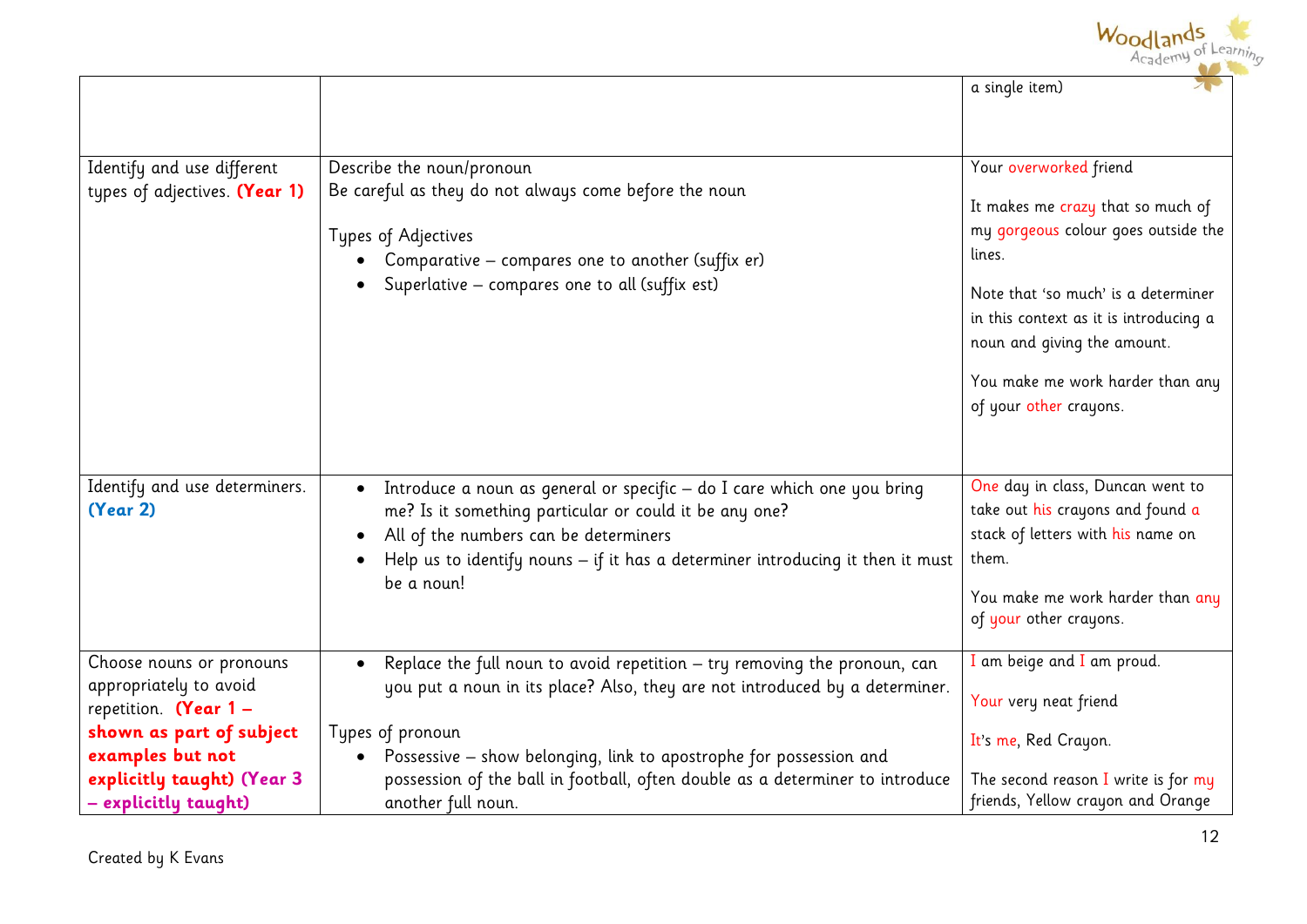

Woodla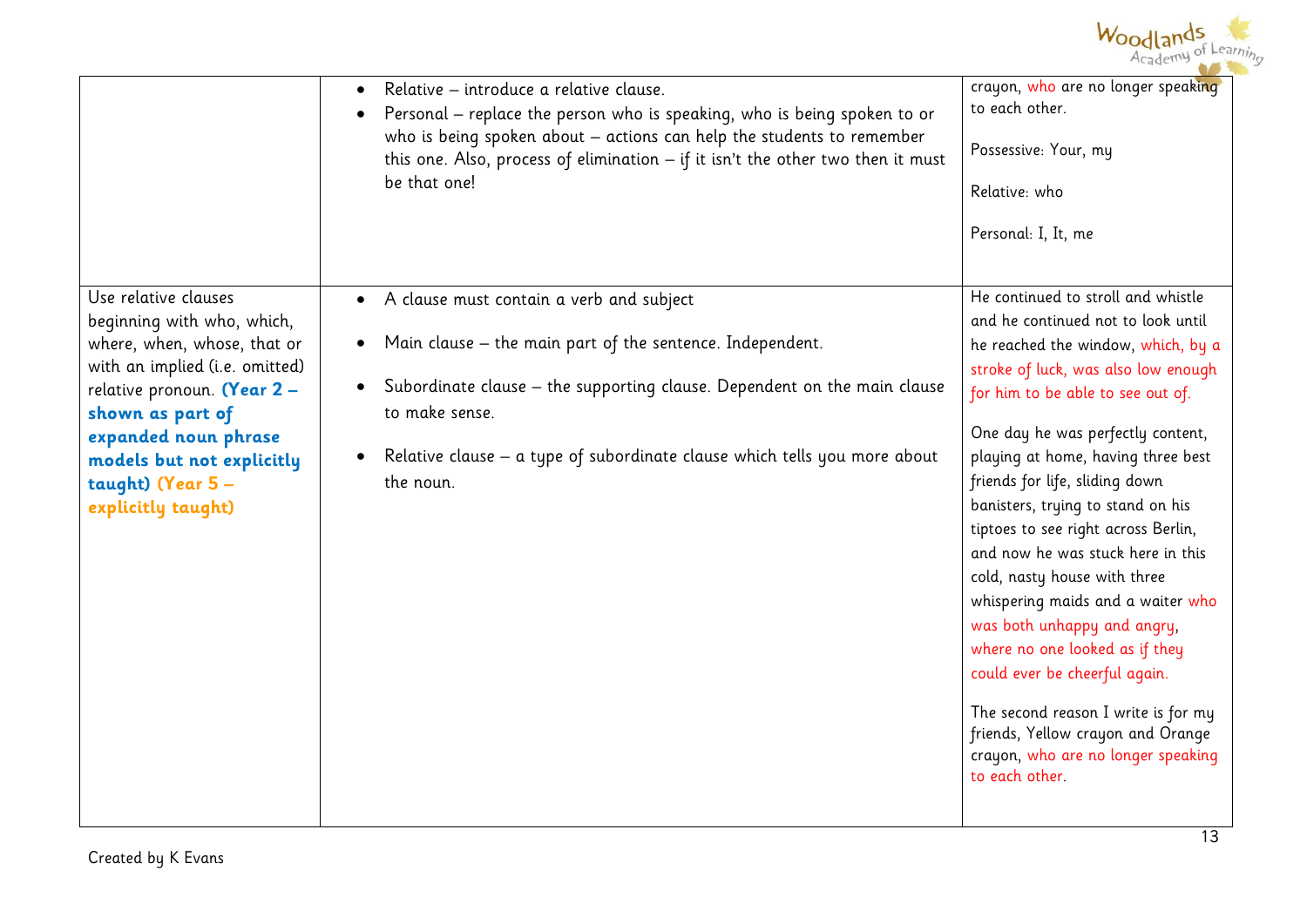

| Use simple preposition                                                             | Compares one noun to another.<br>$\bullet$                                                                                                                             | I'm also tired of being second place                                                                               |
|------------------------------------------------------------------------------------|------------------------------------------------------------------------------------------------------------------------------------------------------------------------|--------------------------------------------------------------------------------------------------------------------|
| phrases /Use prepositions                                                          | Time (pre), place (position), cause.                                                                                                                                   | to Mr Brown Crayon. (beige crayon)                                                                                 |
| and preposition phrases to<br>express time, place and                              | Can also be adverbs of time and place - where and when.                                                                                                                | I have to colour all the Santas at<br>Christmas and all the hearts on                                              |
| cause. (Year 2 - shown as<br>part of expanded noun                                 | A preposition phrase is a group of words acting together as a preposition - doing<br>the job of a preposition.                                                         | Valentine's day. (red crayon)                                                                                      |
| phrase models but not<br>explicitly taught) (Year 3<br>- explicitly taught)        | Differentiating between a subordinating conjunction and a preposition:<br>A preposition is used as a part of the clause. There will only be one set of<br>subject/verb | I love that I'm your favourite crayon<br>for grapes, dragons and wizard's<br>hats. (purple crayon)                 |
|                                                                                    | A subordinating conjunction will join two clauses - there will be two sets of<br>subject/verb - one for each clause which the word is joining together.                |                                                                                                                    |
| Use expanded noun phrases                                                          | A group of words acting together as a noun - doing the job of a noun.                                                                                                  | Your overworked friend                                                                                             |
| effectively to add appropriate<br>detail, qualification and<br>precision. (Year 2) | The group of words help you to imagine the noun $-$ I can picture it but it is not<br>doing anything.                                                                  | It makes me crazy that so much of<br>my gorgeous colour goes outside the<br>lines. (purple crayon)                 |
|                                                                                    |                                                                                                                                                                        | One day in class, Duncan went to<br>take out his crayons and found a<br>stack of letters with his name on<br>them. |
|                                                                                    |                                                                                                                                                                        | You make me work harder than any<br>of your other crayons. (red crayon)                                            |

# Verb Forms

| Уk | п.<br><b>COL</b> |  |
|----|------------------|--|
|    |                  |  |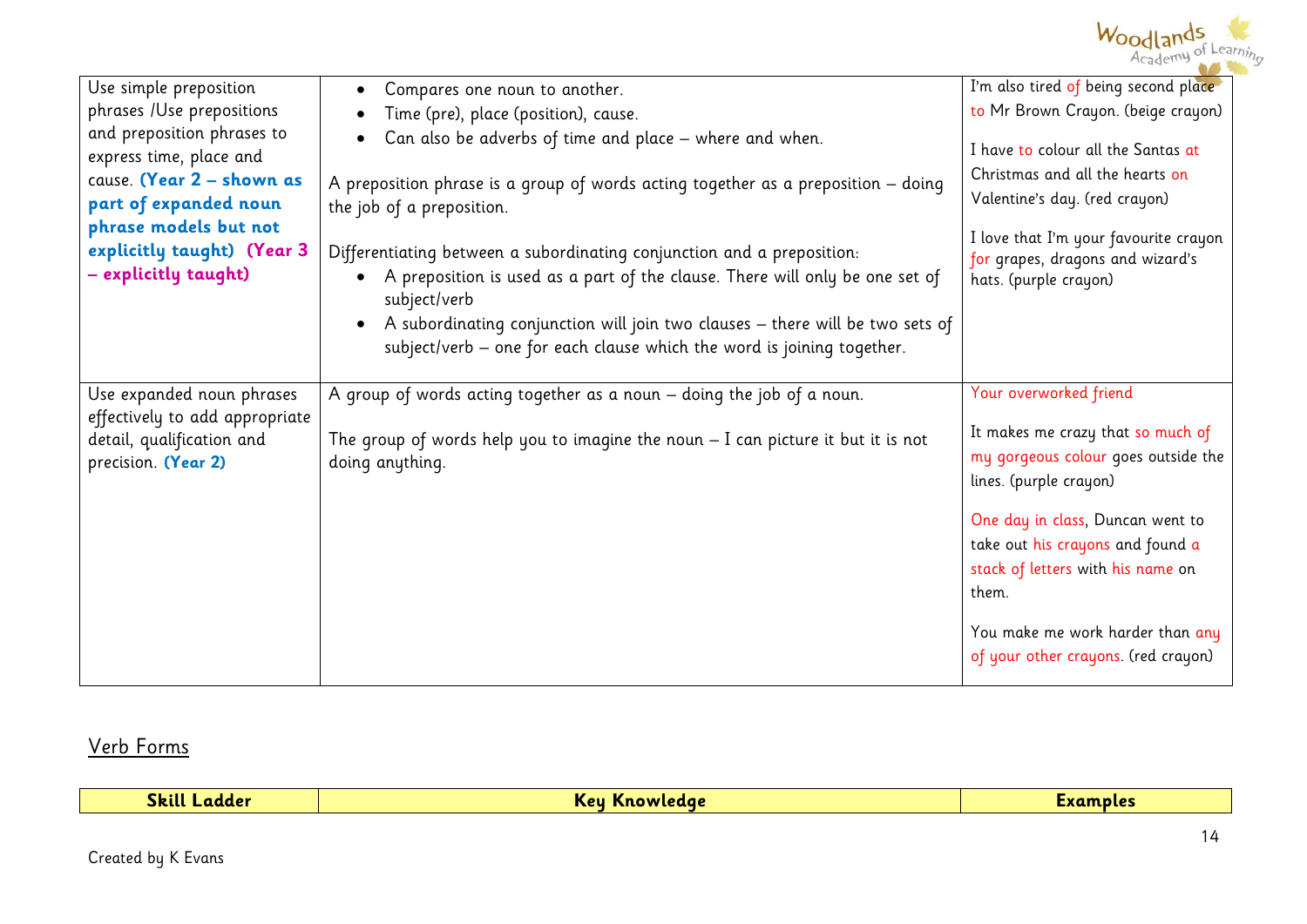

| Identify, use and explain the<br>purpose of a verb (including<br>auxiliary verbs). (Reception<br>- Understand that<br>sentences contain a<br>subject and verb) (Year<br>1) | An action or feeling<br>A verb phrase is more than one verb working together.<br>Auxiliary verbs<br>• Form of be<br>Form of have<br>Form of do<br>Modal verbs - show possibility, certainty and obligation - how likely is it<br>to happen?                                                                                                                                                                                                                                                                                                                                                                                                        | It makes me crazy that so much of<br>my gorgeous colour goes outside the<br>lines.<br>Duncan went to take out his<br>crayons.<br>I'm tired of being called "light<br>brown". |
|----------------------------------------------------------------------------------------------------------------------------------------------------------------------------|----------------------------------------------------------------------------------------------------------------------------------------------------------------------------------------------------------------------------------------------------------------------------------------------------------------------------------------------------------------------------------------------------------------------------------------------------------------------------------------------------------------------------------------------------------------------------------------------------------------------------------------------------|------------------------------------------------------------------------------------------------------------------------------------------------------------------------------|
| Use the progressive verb<br>form accurately. (Year 2)                                                                                                                      | A verb is an action or feeling.<br>A verb phrase is more than one verb working together.<br>Auxiliary verbs<br>Form of be<br>Form of have<br>Form of do<br>Modal verbs - show possibility, certainty and obligation - how likely is it<br>to happen?<br>Verb forms<br>Simple past and simple present - tell us when something has happened -<br>$\bullet$<br>has it already happened, is it happening now or is it about to happen?<br>Progressive form = to be + present tense verb<br>Perfect form $=$ to have + past tense verb<br>Present progressive $=$ the form of be is present tense<br>Past progressive $=$ the form of be is past tense | Present progressive:<br>is enjoying<br>are entering<br>be rushing<br>Pas t progressive:<br>was colouring<br>were laughing<br>been running                                    |
| Use the perfect verb form<br>accurately. (Year 3)                                                                                                                          | A verb is an action or feeling.<br>A verb phrase is more than one verb working together.                                                                                                                                                                                                                                                                                                                                                                                                                                                                                                                                                           | Present perfect:<br>has returned<br>have enjoyed                                                                                                                             |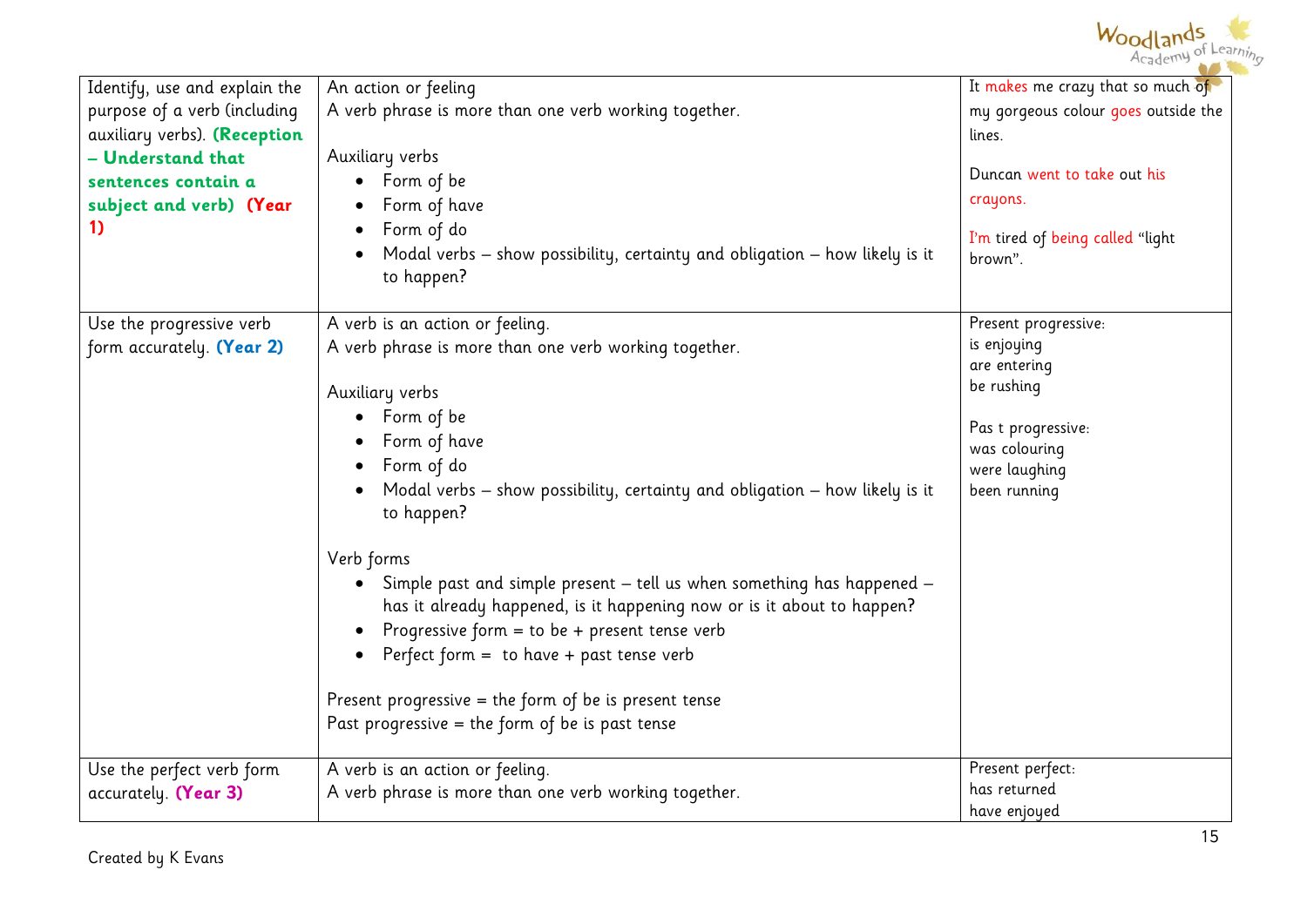|                                                                                                                                                                                                                                                                                                                                                                                                         | Woodland of Lea               |
|---------------------------------------------------------------------------------------------------------------------------------------------------------------------------------------------------------------------------------------------------------------------------------------------------------------------------------------------------------------------------------------------------------|-------------------------------|
| Auxiliary verbs<br>• Form of be<br>Form of have<br>$\bullet$<br>Form of do<br>$\bullet$<br>Modal verbs - show possibility, certainty and obligation - how likely is it<br>to happen?<br>Verb forms<br>Simple past and simple present – tell us when something has happened –<br>has it already happened, is it happening now or is it about to happen?<br>Progressive form = to be + present tense verb | Past perfect:<br>had coloured |
| Perfect form $=$ to have $+$ past tense verb<br>Present perfect: the form of have is present tense.<br>Past perfect: the form of have is past tense.                                                                                                                                                                                                                                                    |                               |

# Creating and Punctuating Sentences / Preparing for Punctuating and Integrating Dialogue

| <b>Skill Ladder</b>           | <b>Key Knowledge</b>                                                        | <b>Examples</b>                     |
|-------------------------------|-----------------------------------------------------------------------------|-------------------------------------|
| Identify, use and explain the | An action or feeling                                                        | It makes me crazy that so much of   |
| purpose of a verb (including  | A verb phrase is more than one verb working together.                       | my gorgeous colour goes outside the |
| auxiliary verbs). (Reception  |                                                                             | lines.                              |
| - Understand that             | Auxiliary verbs                                                             |                                     |
| sentences contain a           | Form of be<br>$\bullet$                                                     | Duncan went to take out his         |
| subject and verb) (Year       | Form of have                                                                | crayons.                            |
| 1)                            | Form of do                                                                  | I'm tired of being called "light    |
|                               | Modal verbs – show possibility, certainty and obligation – how likely is it | brown".                             |
|                               | to happen?                                                                  |                                     |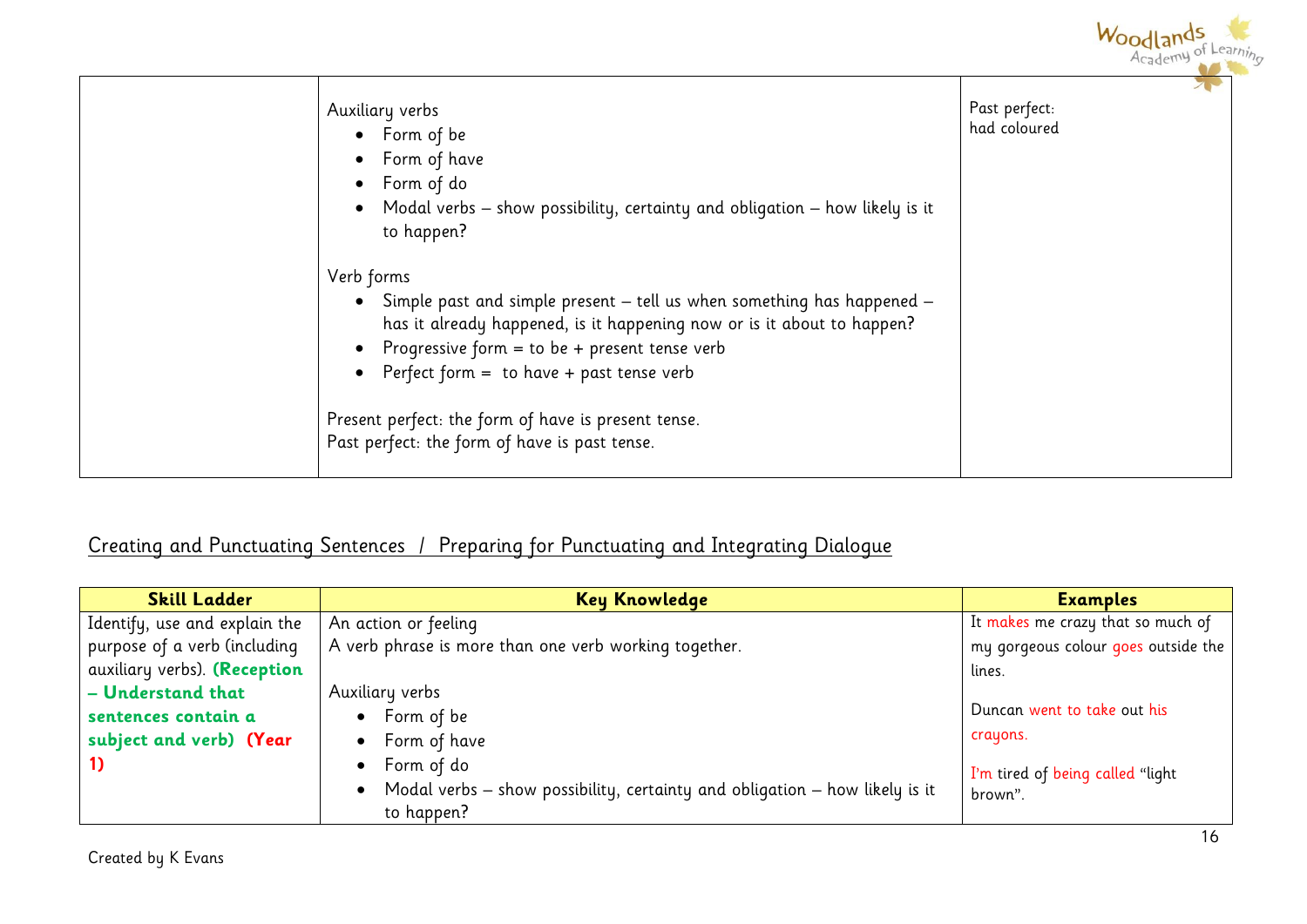

| Identify and use nouns.<br>(Year 1)                                        | A noun is a name.<br>Quick ways for spotting nouns - look for a determiner introducing it or a capital<br>letter within a sentence for proper nouns.                  | I'm not even in the rainbow. (white<br>crayon)<br>Well, poor Duncan just wanted to<br>colour                       |
|----------------------------------------------------------------------------|-----------------------------------------------------------------------------------------------------------------------------------------------------------------------|--------------------------------------------------------------------------------------------------------------------|
|                                                                            |                                                                                                                                                                       | Key example:                                                                                                       |
|                                                                            |                                                                                                                                                                       | One day in class, Duncan went to<br>take out his crayons and found a<br>stack of letters with his name on<br>them. |
|                                                                            |                                                                                                                                                                       | Concrete: Duncan, crayons, letters,<br>class (in this instance - social class<br>would be an abstract concept)     |
|                                                                            |                                                                                                                                                                       | Abstract: day, name                                                                                                |
|                                                                            |                                                                                                                                                                       | Common: day, class, crayons, stack,<br>letters, name                                                               |
|                                                                            |                                                                                                                                                                       | Proper: Duncan                                                                                                     |
|                                                                            |                                                                                                                                                                       | Collective: stack ('a' shows the<br>multiple letters are being treated as<br>a single item)                        |
| Choose nouns or pronouns<br>appropriately to avoid<br>repetition. (Year 3) | Replace the full noun to avoid repetition - try removing the pronoun, can<br>$\bullet$<br>you put a noun in its place? Also, they are not introduced by a determiner. | am beige and I am proud.<br>Your very neat friend                                                                  |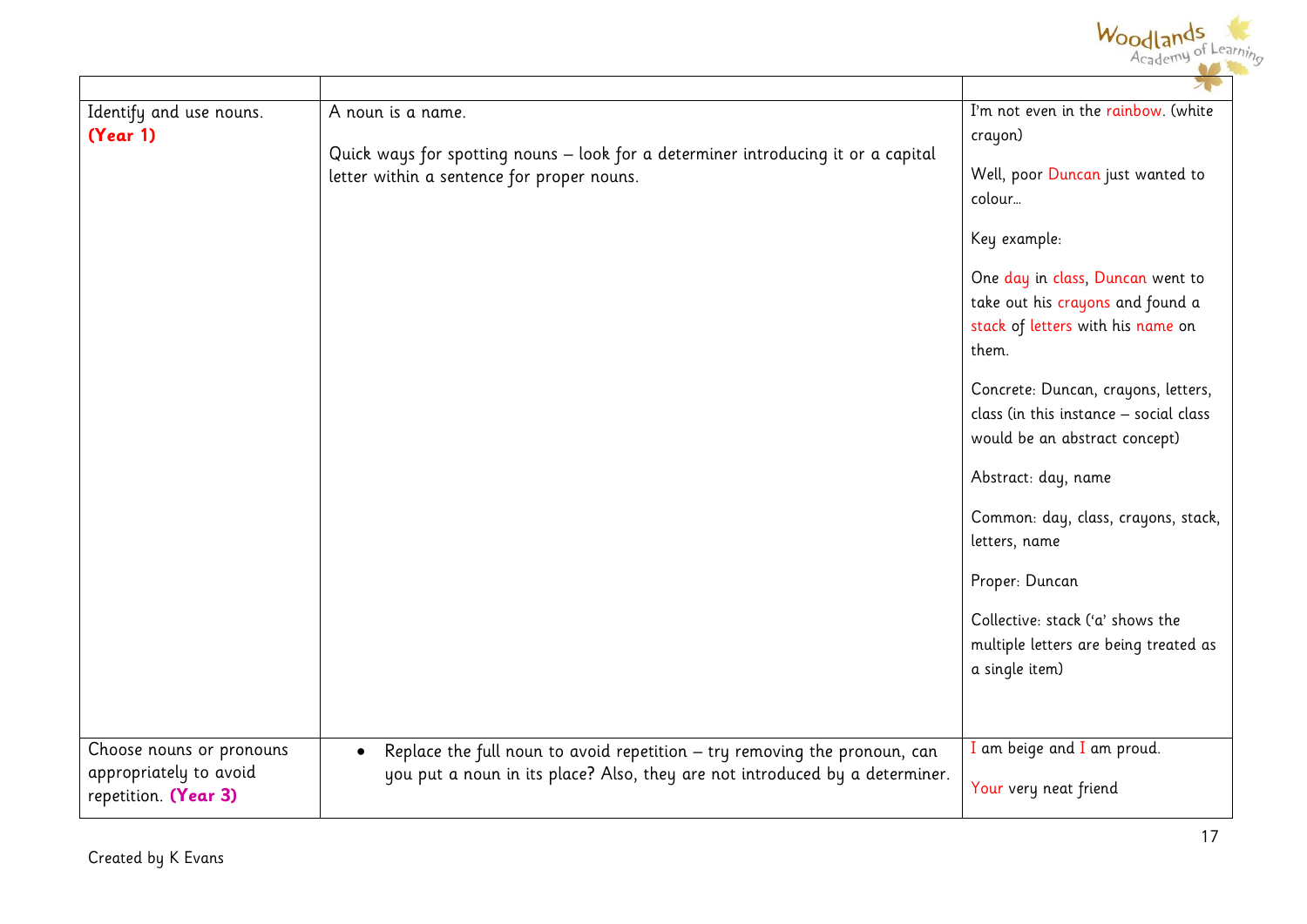|                                                                                                                                                                                                                                                                   |                                                                                                                                                                                                                                                                                                                                                                                                                                                                                                    | <i>cademy</i>                                                                                                                                                                                                                |
|-------------------------------------------------------------------------------------------------------------------------------------------------------------------------------------------------------------------------------------------------------------------|----------------------------------------------------------------------------------------------------------------------------------------------------------------------------------------------------------------------------------------------------------------------------------------------------------------------------------------------------------------------------------------------------------------------------------------------------------------------------------------------------|------------------------------------------------------------------------------------------------------------------------------------------------------------------------------------------------------------------------------|
|                                                                                                                                                                                                                                                                   | Types of pronoun<br>Possessive - show belonging, link to apostrophe for possession and<br>possession of the ball in football, often double as a determiner to introduce<br>another full noun.<br>Relative - introduce a relative clause.<br>Personal - replace the person who is speaking, who is being spoken to or<br>who is being spoken about - actions can help the students to remember<br>this one. Also, process of elimination $-$ if it isn't the other two then it must<br>be that one! | It's me, Red Crayon.<br>The second reason $I$ write is for $my$<br>friends, Yellow crayon and Orange<br>crayon, who are no longer speaking<br>to each other.<br>Possessive: Your, my<br>Relative: who<br>Personal: I, It, me |
| Identify the subject, verb and<br>object in a sentence.<br>(Reception - Understand<br>that sentences contain a<br>subject and verb) (Year 1)                                                                                                                      | Every sentence must contain a subject and verb. Many will contain objects<br>too.<br>A subject performs the verb and is the noun or pronoun that the sentence<br>is all about.<br>An object receives the verb and is the noun or pronoun that plays a<br>supporting role in the sentence.                                                                                                                                                                                                          | I need a break!<br>S V<br>$\circ$                                                                                                                                                                                            |
| Make mostly correct use of:<br>capital letters, full stops,<br>question marks, exclamation<br>marks, commas for lists.<br>(Reception - full stops<br>and capital letters) (Year<br>1 - question marks and<br>exclamation marks)<br>(Year 2 – commas for<br>lists) | A clause must contain a verb and subject<br>Main clause – the main part of the sentence. Independent.<br>Subordinate clause - the supporting clause. Dependent on the main clause<br>to make sense.<br>A full stop signals the end of the sentence. It tells the reader that they<br>have come to the end of an idea and must now prepare to be introduced                                                                                                                                         | Question: How about one of those<br>once in a while to give me a break?<br>(grey crayon)<br>Statement: I know you love<br>elephants. (grey crayon)                                                                           |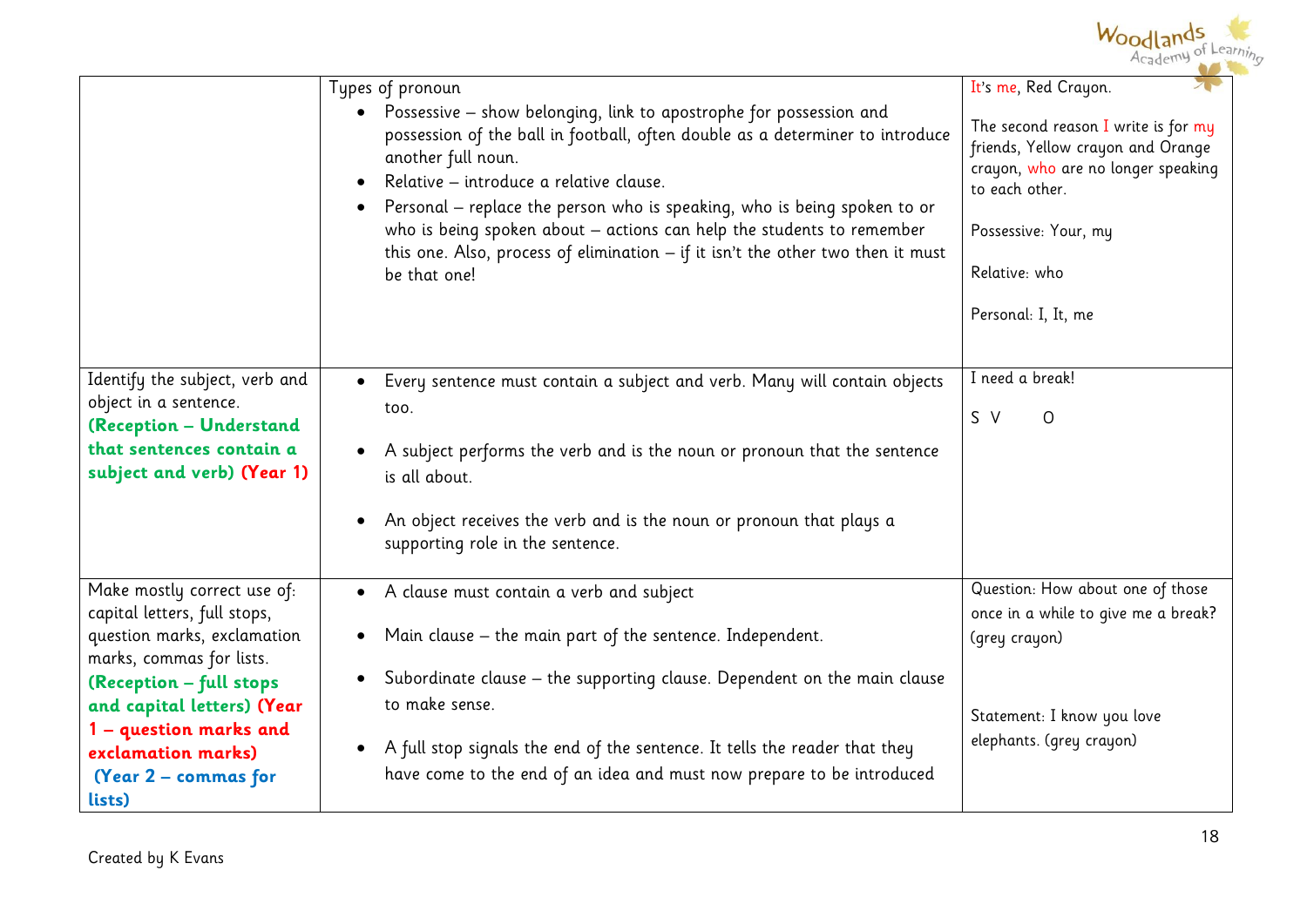|                                                    | to a new idea. Come to a full stop here!<br>A capital letter signals the start of the sentence - start here!<br>Commas are used to separate                                                                                                                                                                                                                                                                                                                                                                                                                          | Command: Okay, listen here, kid!<br>(pink crayon)<br>Exclamation: How wonderful today<br>is! What a beautiful day!                                                                                                                                                                                                                                                                                                                                                                                                                 |
|----------------------------------------------------|----------------------------------------------------------------------------------------------------------------------------------------------------------------------------------------------------------------------------------------------------------------------------------------------------------------------------------------------------------------------------------------------------------------------------------------------------------------------------------------------------------------------------------------------------------------------|------------------------------------------------------------------------------------------------------------------------------------------------------------------------------------------------------------------------------------------------------------------------------------------------------------------------------------------------------------------------------------------------------------------------------------------------------------------------------------------------------------------------------------|
|                                                    | <b>Sentence Types</b>                                                                                                                                                                                                                                                                                                                                                                                                                                                                                                                                                | Commas in a List                                                                                                                                                                                                                                                                                                                                                                                                                                                                                                                   |
|                                                    | Question – require an answer. Must end with a question mark.<br>Exclamation - show heightened emotion. Exclamation sentences must begin<br>with how or what. However, we use exclamation marks to demonstrate<br>any heightened emotion e.g. Anger, shouting, excitement<br>Command – telling someone to do something – often begin with an<br>imperative verb (verb is the first word and instructs the reader of the action<br>they must take) but not always. Usually end in a full stop.<br>Statement – give information. Make up the majority of our sentences. | One day he was perfectly content,<br>playing at home, having three best<br>friends for life, sliding down<br>banisters, trying to stand on his<br>tiptoes to see right across Berlin,<br>and now he was stuck here in this<br>cold, nasty house with three<br>whispering maids and a waiter who<br>was both unhappy and angry,<br>where no one looked as if they<br>could ever be cheerful again.<br>A door into his room, a door into<br>Gretel's room, a door into Mother<br>and Father's room, and a door into<br>the bathroom. |
| Use inverted commas for<br>direct speech. (Year 3) | Direct speech is the exact words spoken - the inverted commas must point<br>towards the words spoken. They are signals to the reader that this is a<br>quote.                                                                                                                                                                                                                                                                                                                                                                                                        | 'What are you doing?' he asked in<br>as polite a tone as he could muster,<br>for although he wasn't happy to<br>come home and find someone going<br>through his possessions, his mother                                                                                                                                                                                                                                                                                                                                            |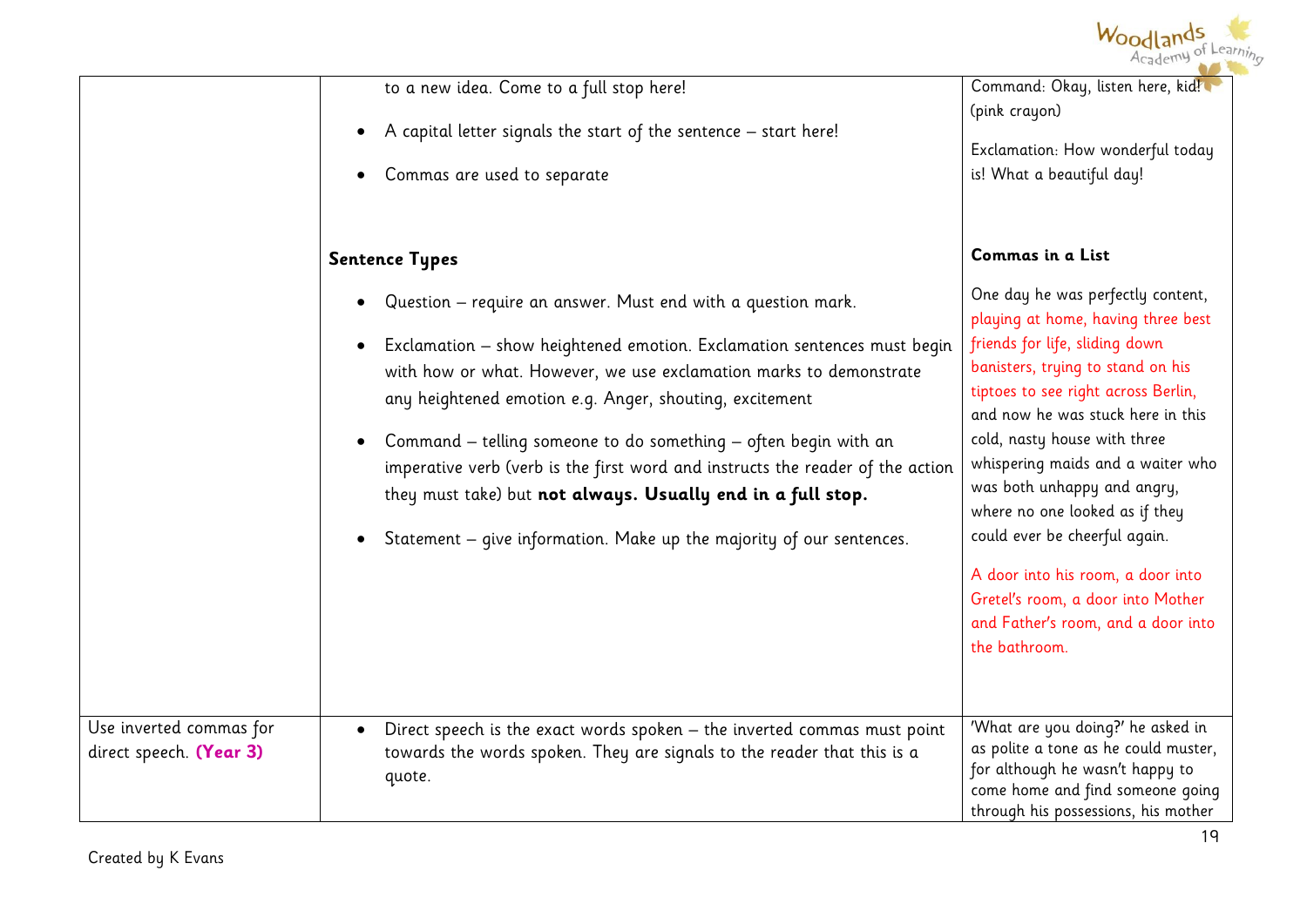

| Five finger approach                      | had always told him that he was to                                                                                                                  |
|-------------------------------------------|-----------------------------------------------------------------------------------------------------------------------------------------------------|
| Comma before opening.                     | treat Maria respectfully and not just                                                                                                               |
| Open inverted commas<br>$\overline{2}$    | imitate the way Father spoke to her.                                                                                                                |
| 3.<br>Capital letter<br>Punctuation<br>4. | 'You take your hands off my things.'                                                                                                                |
| 5.<br>Close inverted commas.              | 'Mother,' said Bruno, marching<br>towards her, 'what's going on? Why<br>is Maria going through my things?'                                          |
|                                           | Come downstairs with me,' said<br>Mother, leading the way towards<br>the large dining room where the<br>Fury had been to dinner the week<br>before. |
|                                           | The monster said, 'All the other<br>nine-year-olds are bigger than you.'                                                                            |
|                                           |                                                                                                                                                     |

# Preparing for Cohesive Devices and Extending Sentences by More than One Clause

| <b>Skill Ladder</b>           | <b>Key Knowledge</b>                                                                      | <b>Examples</b>                              |
|-------------------------------|-------------------------------------------------------------------------------------------|----------------------------------------------|
| Identify, use and explain the | An action or feeling                                                                      | It makes me crazy that so much of            |
| purpose of a verb (including  | A verb phrase is more than one verb working together.                                     | my gorgeous colour goes outside the          |
| auxiliary verbs). (Reception  |                                                                                           | lines.                                       |
| - Understand that             | Auxiliary verbs                                                                           |                                              |
| sentences contain a           | Form of be<br>$\bullet$                                                                   | Duncan went to take out his                  |
| subject and verb) (Year       | • Form of have                                                                            | crayons.                                     |
|                               | Form of do<br>Modal verbs – show possibility, certainty and obligation – how likely is it | I'm tired of being called "light"<br>brown". |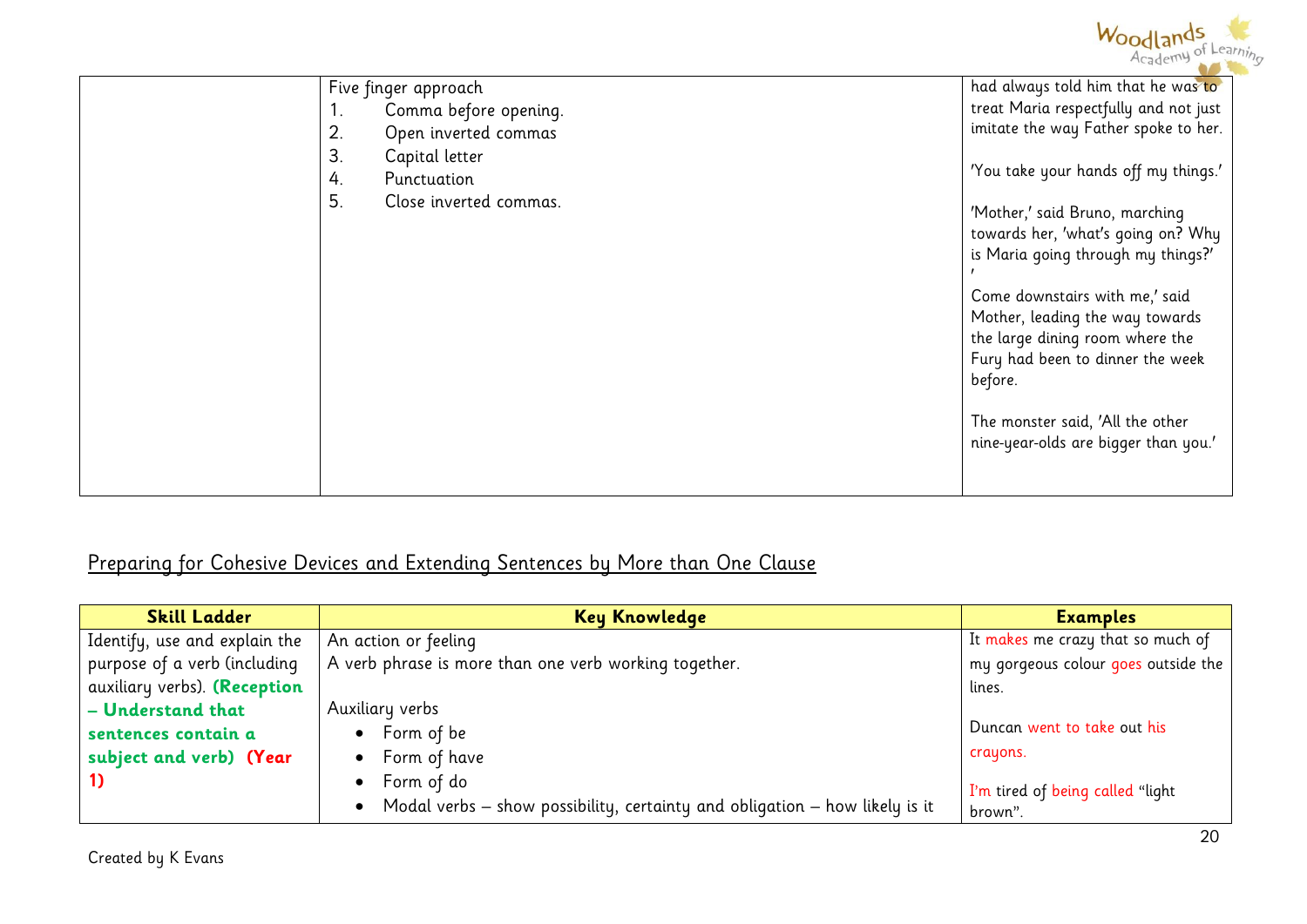

|                                                       | to happen?                                                                                                                                               |                                                                                                                                                                                                                                                                                                                                                                                                                                                                                                                                                      |
|-------------------------------------------------------|----------------------------------------------------------------------------------------------------------------------------------------------------------|------------------------------------------------------------------------------------------------------------------------------------------------------------------------------------------------------------------------------------------------------------------------------------------------------------------------------------------------------------------------------------------------------------------------------------------------------------------------------------------------------------------------------------------------------|
| Identify and use nouns.<br>(Year 1)                   | A noun is a name.<br>Quick ways for spotting nouns - look for a determiner introducing it or a capital<br>letter within a sentence for proper nouns.     | I'm not even in the rainbow. (white<br>crayon)<br>Well, poor Duncan just wanted to<br>colour<br>Key example:<br>One day in class, Duncan went to<br>take out his crayons and found a<br>stack of letters with his name on<br>them.<br>Concrete: Duncan, crayons, letters,<br>class (in this instance - social class<br>would be an abstract concept)<br>Abstract: day, name<br>Common: day, class, crayons, stack,<br>letters, name<br>Proper: Duncan<br>Collective: stack ('a' shows the<br>multiple letters are being treated as<br>a single item) |
| Identify and use pronouns.<br>(Year 1 - shown as part | Replace the full noun to avoid repetition - try removing the pronoun, can<br>you put a noun in its place? Also, they are not introduced by a determiner. | am beige and $I$ am proud.                                                                                                                                                                                                                                                                                                                                                                                                                                                                                                                           |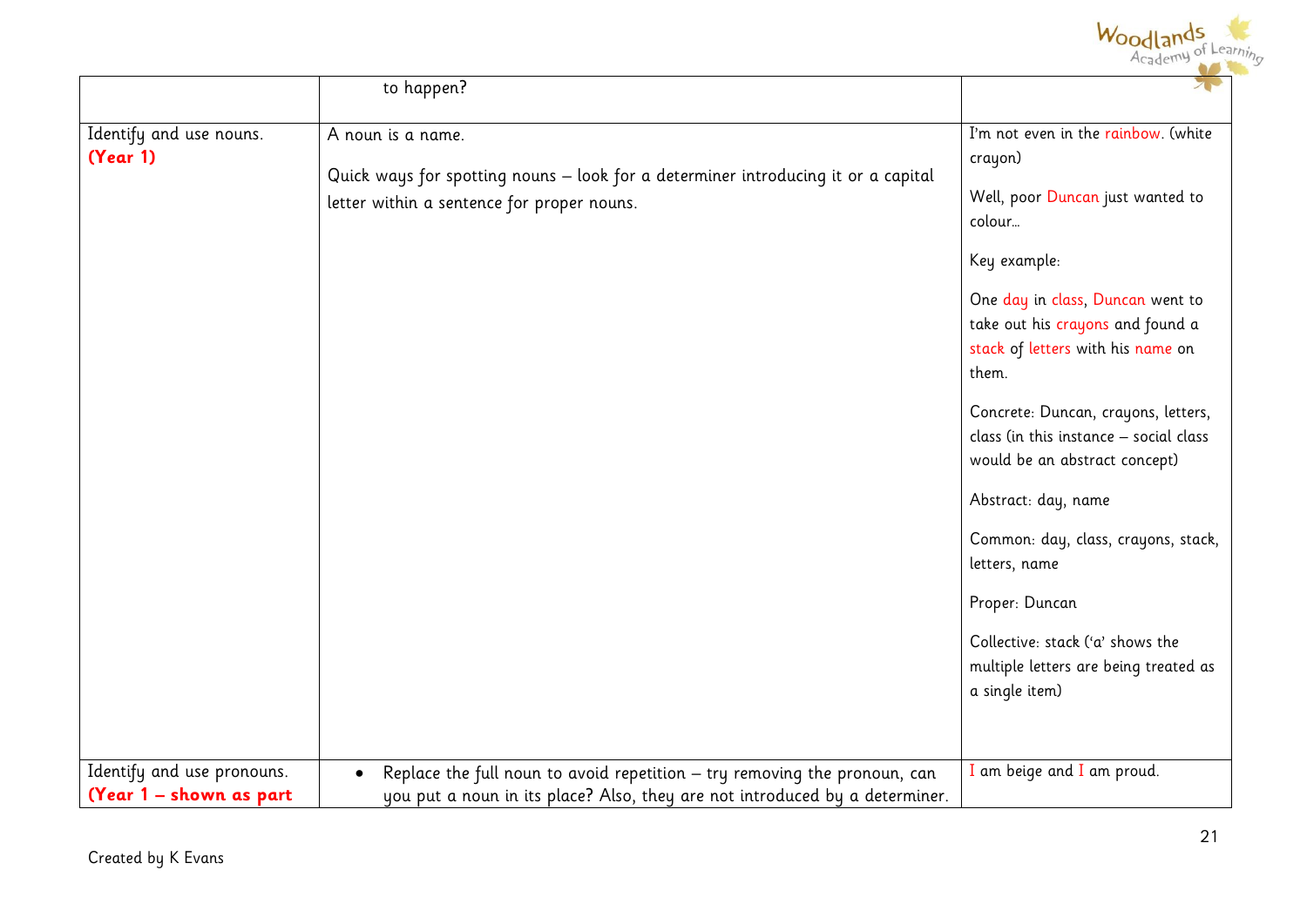|                                                                                                                                                                                                                                 |                                                                                                                                                                                                                                                                                                                                                                                                                                                                                                                                | Woodlands<br>Academy of Learning                                                                                                                                                                                                                      |
|---------------------------------------------------------------------------------------------------------------------------------------------------------------------------------------------------------------------------------|--------------------------------------------------------------------------------------------------------------------------------------------------------------------------------------------------------------------------------------------------------------------------------------------------------------------------------------------------------------------------------------------------------------------------------------------------------------------------------------------------------------------------------|-------------------------------------------------------------------------------------------------------------------------------------------------------------------------------------------------------------------------------------------------------|
| of subject examples but<br>not explicitly taught)<br>(Year 3 - explicitly<br>taught)                                                                                                                                            | Types of pronoun<br>• Possessive – show belonging, link to apostrophe for possession and<br>possession of the ball in football, often double as a determiner to introduce<br>another full noun.<br>Relative - introduce a relative clause.<br>$\bullet$<br>Personal - replace the person who is speaking, who is being spoken to or<br>$\bullet$<br>who is being spoken about - actions can help the students to remember<br>this one. Also, process of elimination $-$ if it isn't the other two then it must<br>be that one! | Your very neat friend<br>It's me, Red Crayon.<br>The second reason $I$ write is for $my$<br>friends, Yellow crayon and Orange<br>crayon, who are no longer speaking<br>to each other.<br>Possessive: Your, my<br>Relative: who<br>Personal: I, It, me |
| Identify the subject, verb and<br>object in a sentence.<br>(Reception - Understand<br>that sentences contain a<br>subject and verb) (Year 1)                                                                                    | Every sentence must contain a subject and verb. Many will contain objects<br>$\bullet$<br>too.<br>A subject performs the verb and is the noun or pronoun that the sentence<br>$\bullet$<br>is all about.<br>An object receives the verb and is the noun or pronoun that plays a<br>$\bullet$<br>supporting role in the sentence.                                                                                                                                                                                               | I need a break!<br>S V<br>$\circ$                                                                                                                                                                                                                     |
| Make mostly correct use of:<br>capital letters, full stops,<br>question marks, exclamation<br>marks, commas for lists.<br>(Reception - full stops<br>and capital letters) (Year<br>1 - question marks and<br>exclamation marks) | A clause must contain a verb and subject<br>$\bullet$<br>Main clause – the main part of the sentence. Independent.<br>$\bullet$<br>Subordinate clause – the supporting clause. Dependent on the main clause<br>$\bullet$<br>to make sense.<br>• A full stop signals the end of the sentence. It tells the reader that they                                                                                                                                                                                                     | Question: How about one of those<br>once in a while to give me a break?<br>(grey crayon)<br>Statement: I know you love<br>elephants. (grey crayon)<br>Command: Okay, listen here, kid!                                                                |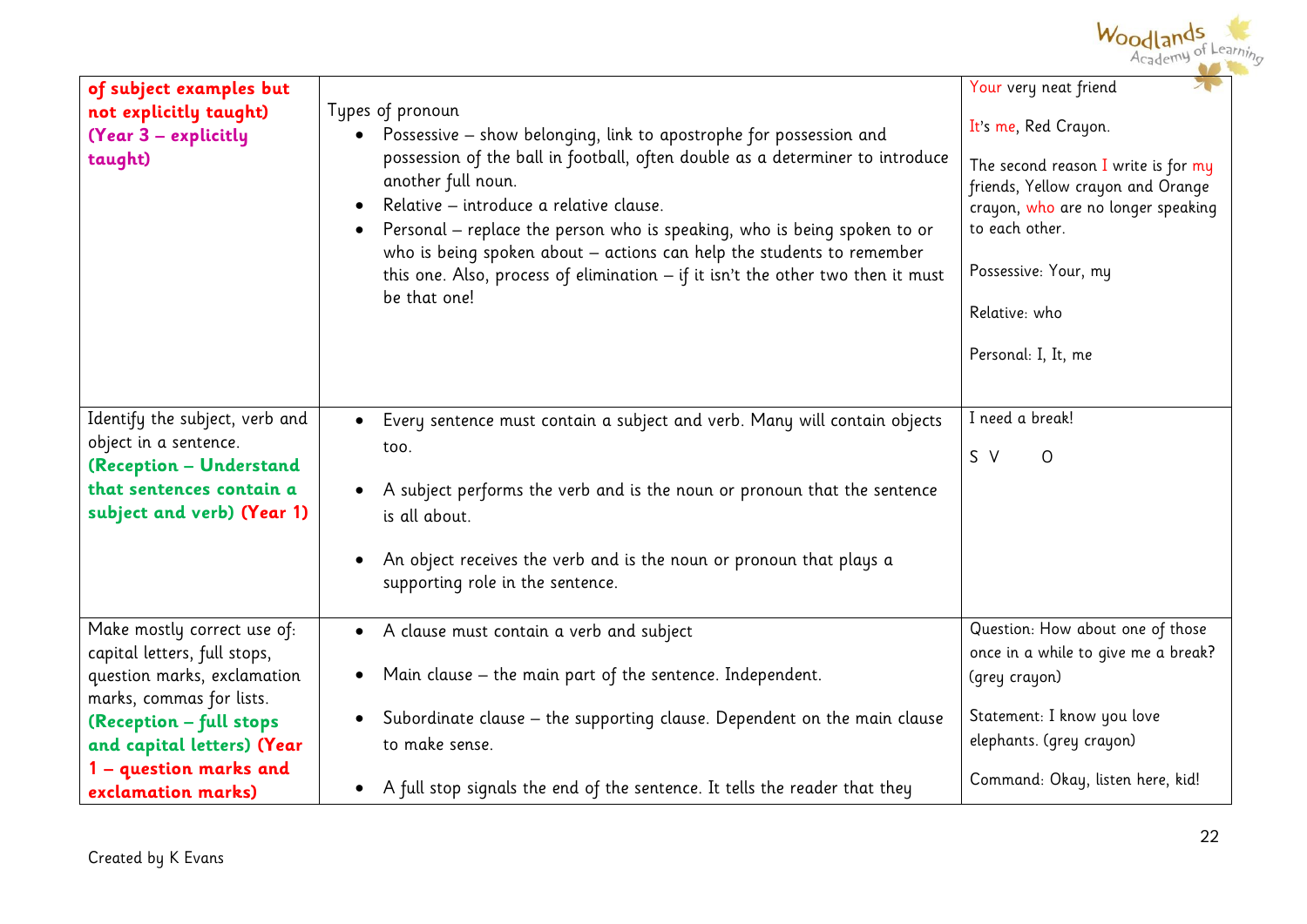|                                                                                                                                         |                                                                                                                                                                                                                                                                                                                                                                                                                                                                                                                                                                                                                                                   | Woodlands<br>Academy of Learning                                                                                                                                                                                                                                                                                                                                                                                                                                                                                                   |
|-----------------------------------------------------------------------------------------------------------------------------------------|---------------------------------------------------------------------------------------------------------------------------------------------------------------------------------------------------------------------------------------------------------------------------------------------------------------------------------------------------------------------------------------------------------------------------------------------------------------------------------------------------------------------------------------------------------------------------------------------------------------------------------------------------|------------------------------------------------------------------------------------------------------------------------------------------------------------------------------------------------------------------------------------------------------------------------------------------------------------------------------------------------------------------------------------------------------------------------------------------------------------------------------------------------------------------------------------|
| (Year 2 - commas for<br>lists)                                                                                                          | have come to the end of an idea and must now prepare to be introduced<br>to a new idea. Come to a full stop here!<br>A capital letter signals the start of the sentence - start here!<br>$\bullet$                                                                                                                                                                                                                                                                                                                                                                                                                                                | (pink crayon)<br>Exclamation: How wonderful today<br>is! What a beautiful day!                                                                                                                                                                                                                                                                                                                                                                                                                                                     |
|                                                                                                                                         | Commas are used to separate<br>$\bullet$                                                                                                                                                                                                                                                                                                                                                                                                                                                                                                                                                                                                          | Commas in a List                                                                                                                                                                                                                                                                                                                                                                                                                                                                                                                   |
|                                                                                                                                         | <b>Sentence Types</b><br>Question - require an answer. Must end with a question mark.<br>$\bullet$<br>Exclamation - show heightened emotion. Exclamation sentences must begin<br>$\bullet$<br>with how or what. However, we use exclamation marks to demonstrate<br>any heightened emotion e.g. Anger, shouting, excitement<br>Command – telling someone to do something – often begin with an<br>$\bullet$<br>imperative verb (verb is the first word and instructs the reader of the action<br>they must take) but not always. Usually end in a full stop.<br>Statement - give information. Make up the majority of our sentences.<br>$\bullet$ | One day he was perfectly content,<br>playing at home, having three best<br>friends for life, sliding down<br>banisters, trying to stand on his<br>tiptoes to see right across Berlin,<br>and now he was stuck here in this<br>cold, nasty house with three<br>whispering maids and a waiter who<br>was both unhappy and angry,<br>where no one looked as if they<br>could ever be cheerful again.<br>A door into his room, a door into<br>Gretel's room, a door into Mother<br>and Father's room, and a door into<br>the bathroom. |
| Use conjunctions, adverbs<br>and prepositions to express<br>time, place and cause.<br><b>Adverbs (Year 2)</b><br>Conjunctions (Year 1 - | Conjunctions<br>A conjunction joins ideas/establishes links and relationships between ideas.<br>It is important that children are taught the different purposes of conjunctions so<br>that they understand how to use them e.g. additional point, opposite point, giving                                                                                                                                                                                                                                                                                                                                                                          | Conjunctions<br>It's not fair that Brown gets all the<br>bears, ponies and puppies while the<br>only things I get are turkey dinners                                                                                                                                                                                                                                                                                                                                                                                               |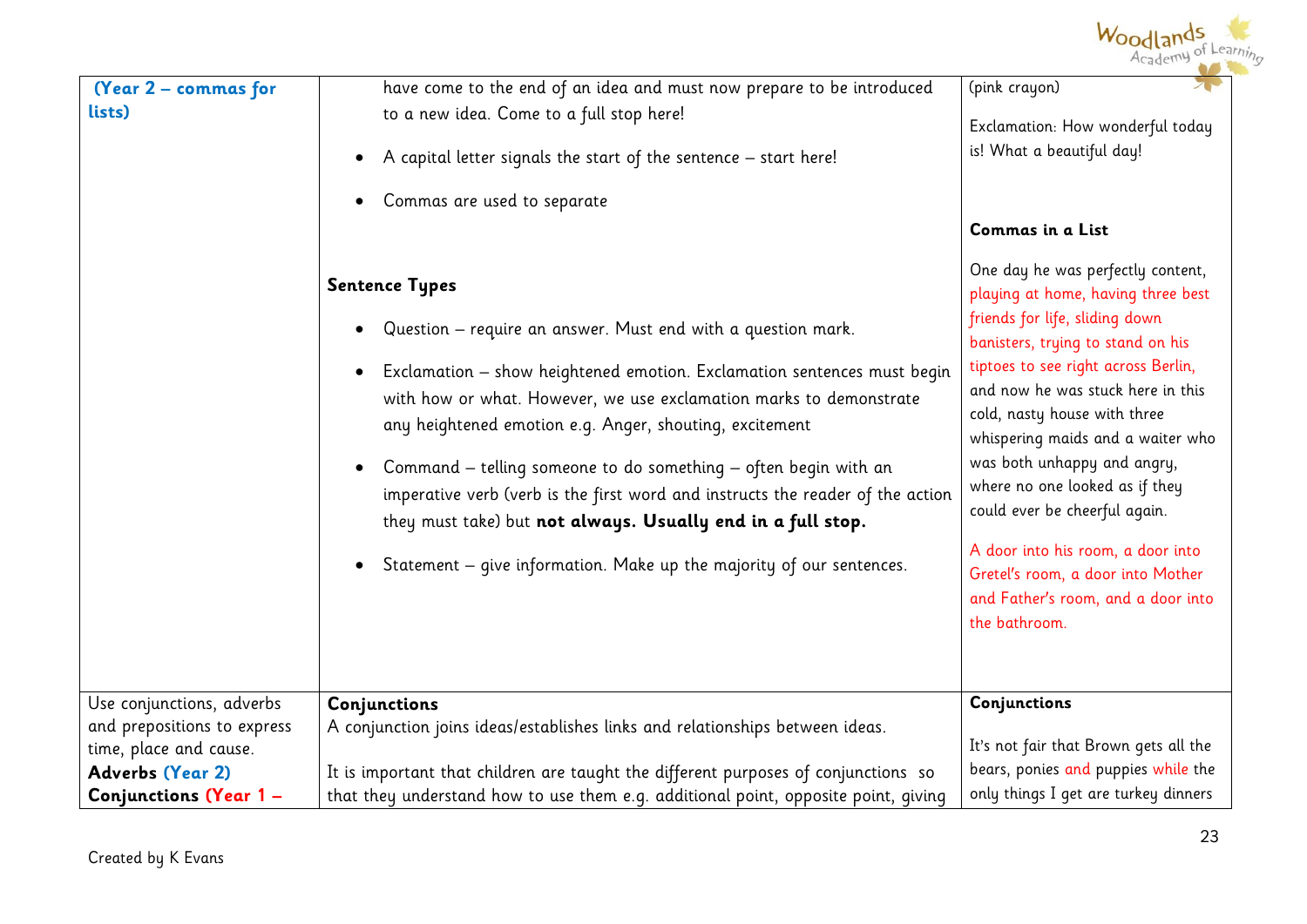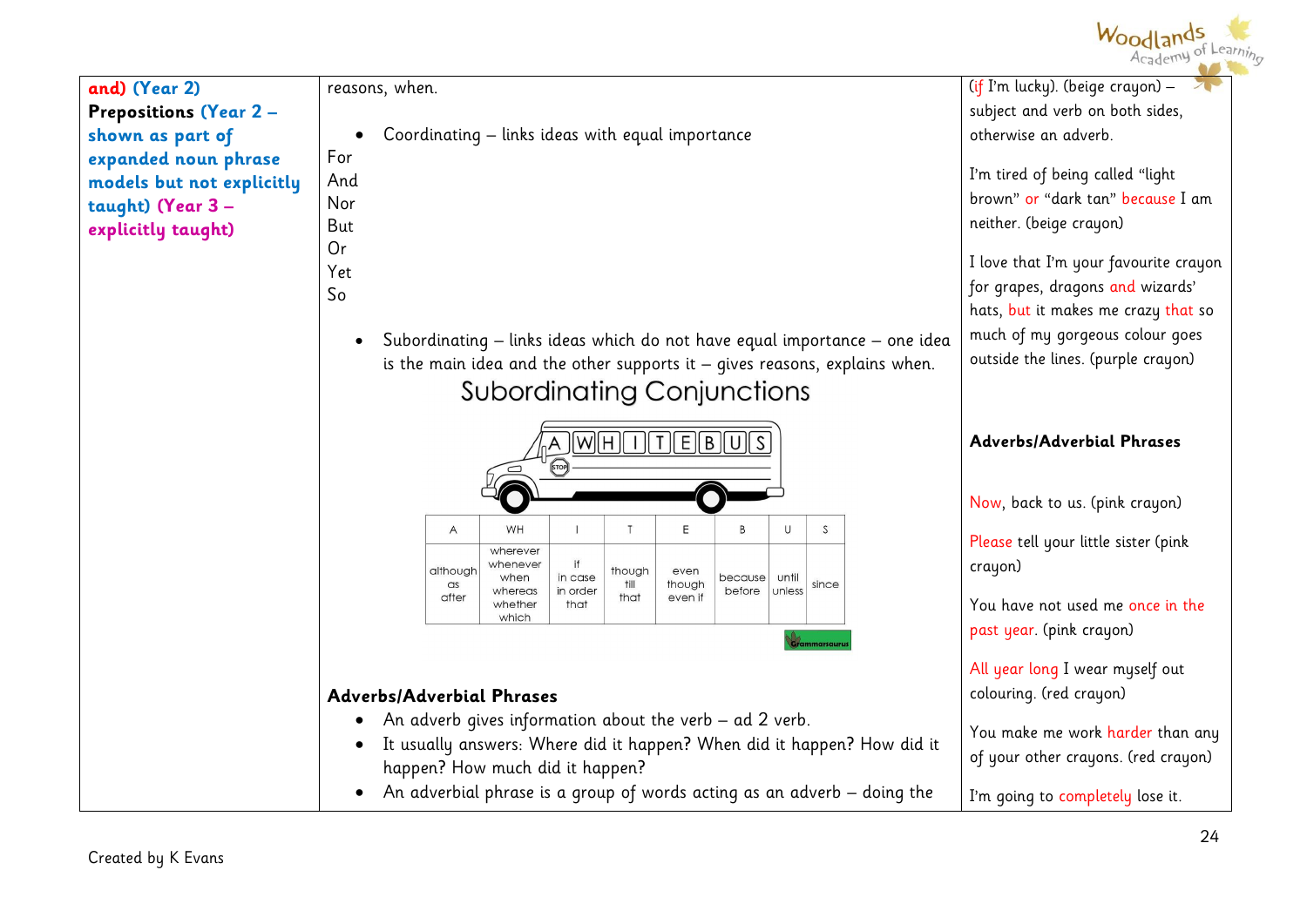|                                                                                                                                                                                                                                                                                                                                   | Woodlands                                                                                                                                                                 |
|-----------------------------------------------------------------------------------------------------------------------------------------------------------------------------------------------------------------------------------------------------------------------------------------------------------------------------------|---------------------------------------------------------------------------------------------------------------------------------------------------------------------------|
| job of an adverb                                                                                                                                                                                                                                                                                                                  | (purple crayon)                                                                                                                                                           |
| Note that please is an adverb.<br>Do NOT teach children that they are 'ly' words - regardless of their age.<br><b>Prepositions</b><br>Compares one noun to another.<br>Time (pre), place (position), cause.<br>Can also be adverbs of time and place - where and when.                                                            | It makes me crazy that so much of<br>my gorgeous colour goes outside the<br>lines. (purple crayon)<br>When was the last time you saw a<br>kid get excited about colouring |
| Differentiating between a subordinating conjunction and a preposition:<br>A preposition is used as a part of the clause. There will only be one set of<br>subject/verb<br>A subordinating conjunction will join two clauses - there will be two sets of<br>subject/verb - one for each clause which the word is joining together. | wheat? (beige crayon)<br><b>Prepositions</b><br>I'm also tired of being second place<br>to Mr Brown Crayon. (beige crayon)                                                |
|                                                                                                                                                                                                                                                                                                                                   | I have to colour all the Santas at<br>Christmas and all the hearts on<br>Valentine's day. (red crayon)                                                                    |
|                                                                                                                                                                                                                                                                                                                                   | I love that I'm your favourite crayon<br>for grapes, dragons and wizard's<br>hats. (purple crayon)                                                                        |

| <b>Skill Ladder</b>           | <b>Key Knowledge</b>                                  | <b>Examples</b>                     |
|-------------------------------|-------------------------------------------------------|-------------------------------------|
| Identify, use and explain the | An action or feeling.                                 | It makes me crazy that so much of   |
| purpose of a verb (including  | A verb phrase is more than one verb working together. | my gorgeous colour goes outside the |
| auxiliary verbs). (Reception  |                                                       | lines.                              |
| - Understand that             | Auxiliary verbs                                       |                                     |
| sentences contain a           | Form of be                                            | Duncan went to take out his         |
| subject and verb) (Year       | Form of have                                          |                                     |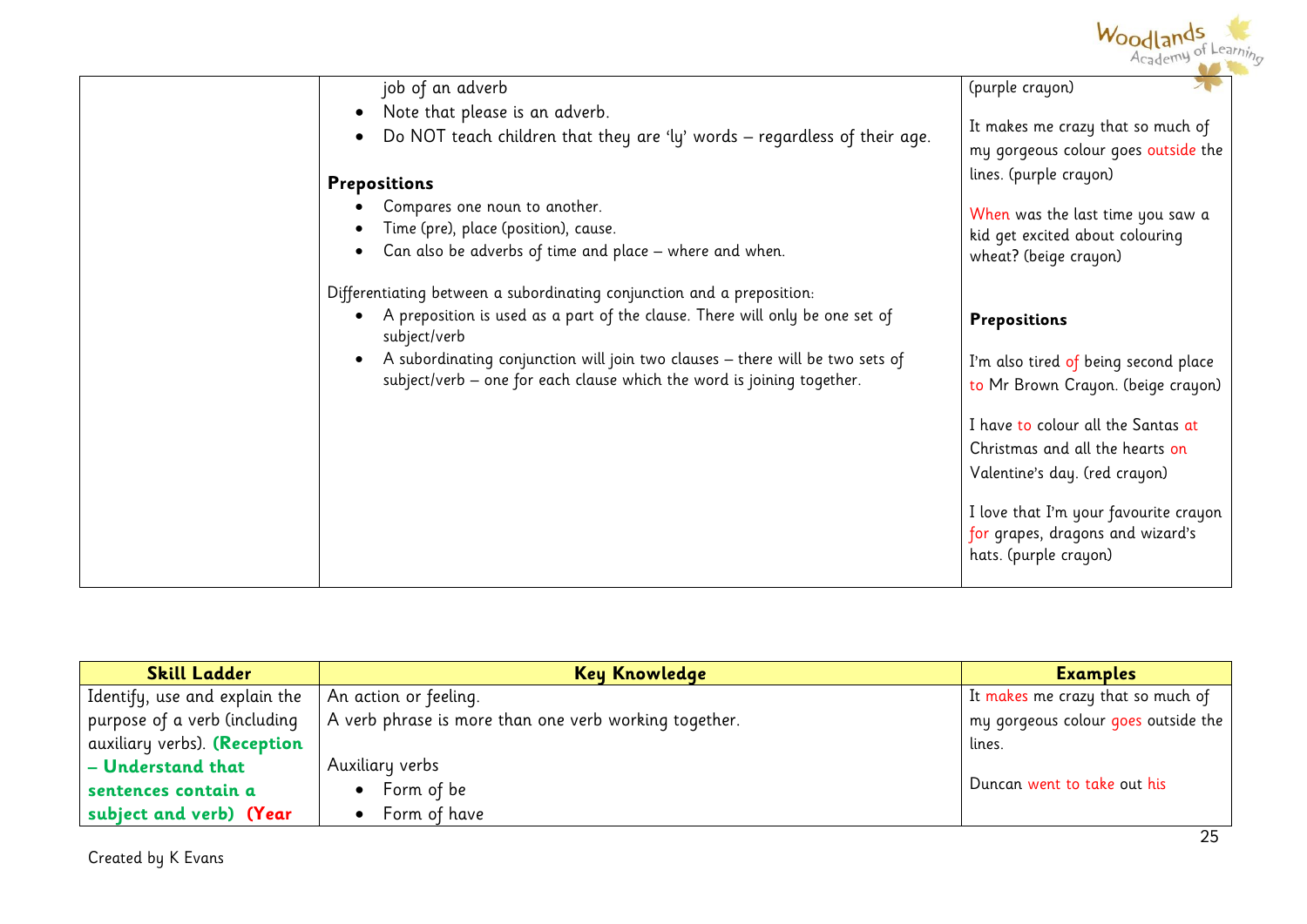|                                     |                                                                                                                                                      | Woodlands<br>Academy                                                                                                                                                                                                                                                                                                                                                                                                                                                                                                                                 |
|-------------------------------------|------------------------------------------------------------------------------------------------------------------------------------------------------|------------------------------------------------------------------------------------------------------------------------------------------------------------------------------------------------------------------------------------------------------------------------------------------------------------------------------------------------------------------------------------------------------------------------------------------------------------------------------------------------------------------------------------------------------|
| $\overline{1}$                      | Form of do<br>$\bullet$<br>Modal verbs - show possibility, certainty and obligation - how likely is it<br>$\bullet$<br>to happen?                    | crayons.<br>I'm tired of being called "light<br>brown".                                                                                                                                                                                                                                                                                                                                                                                                                                                                                              |
| Identify and use nouns.<br>(Year 1) | A noun is a name.<br>Quick ways for spotting nouns - look for a determiner introducing it or a capital<br>letter within a sentence for proper nouns. | I'm not even in the rainbow. (white<br>crayon)<br>Well, poor Duncan just wanted to<br>colour<br>Key example:<br>One day in class, Duncan went to<br>take out his crayons and found a<br>stack of letters with his name on<br>them.<br>Concrete: Duncan, crayons, letters,<br>class (in this instance - social class<br>would be an abstract concept)<br>Abstract: day, name<br>Common: day, class, crayons, stack,<br>letters, name<br>Proper: Duncan<br>Collective: stack ('a' shows the<br>multiple letters are being treated as<br>a single item) |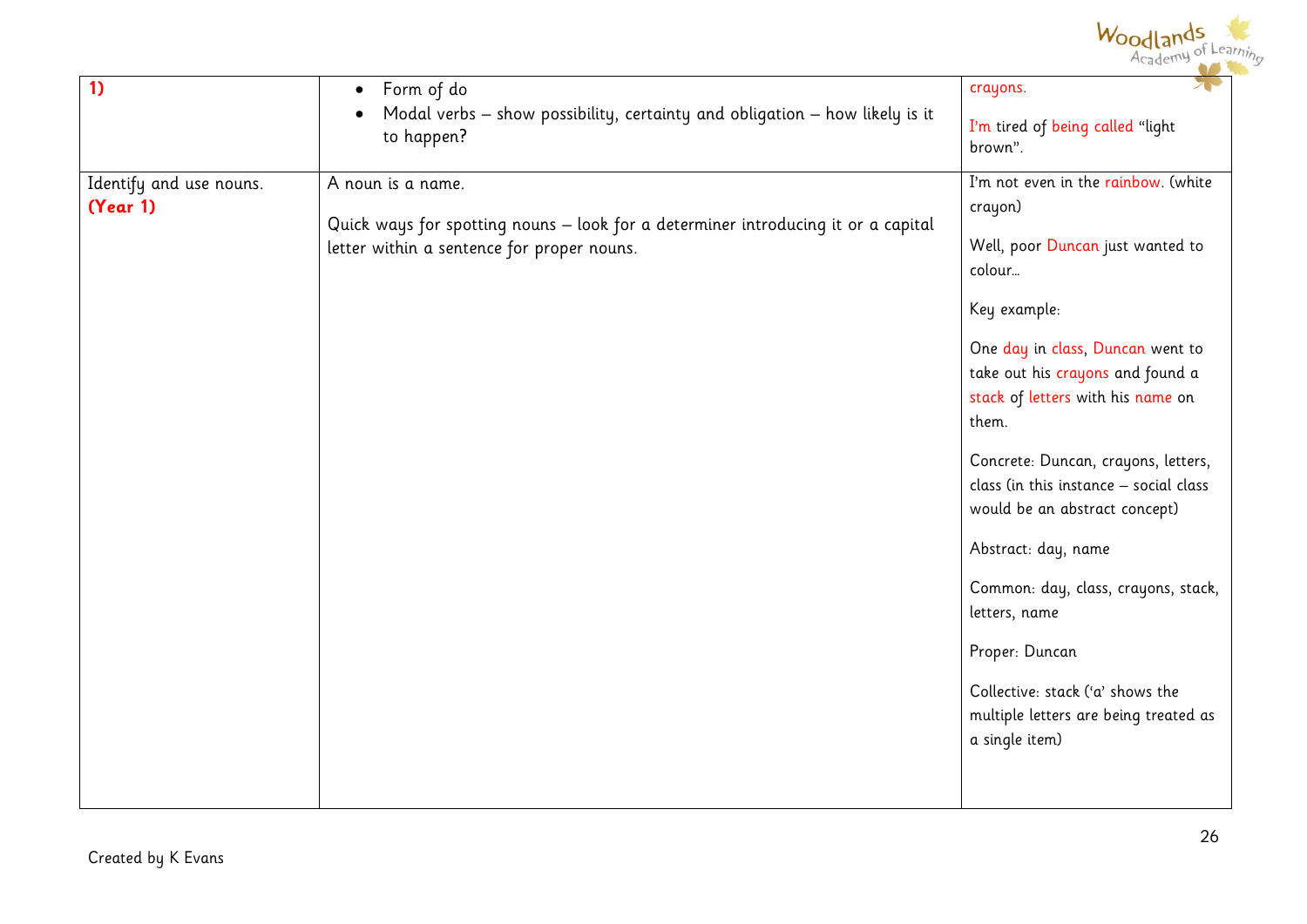

Woodlar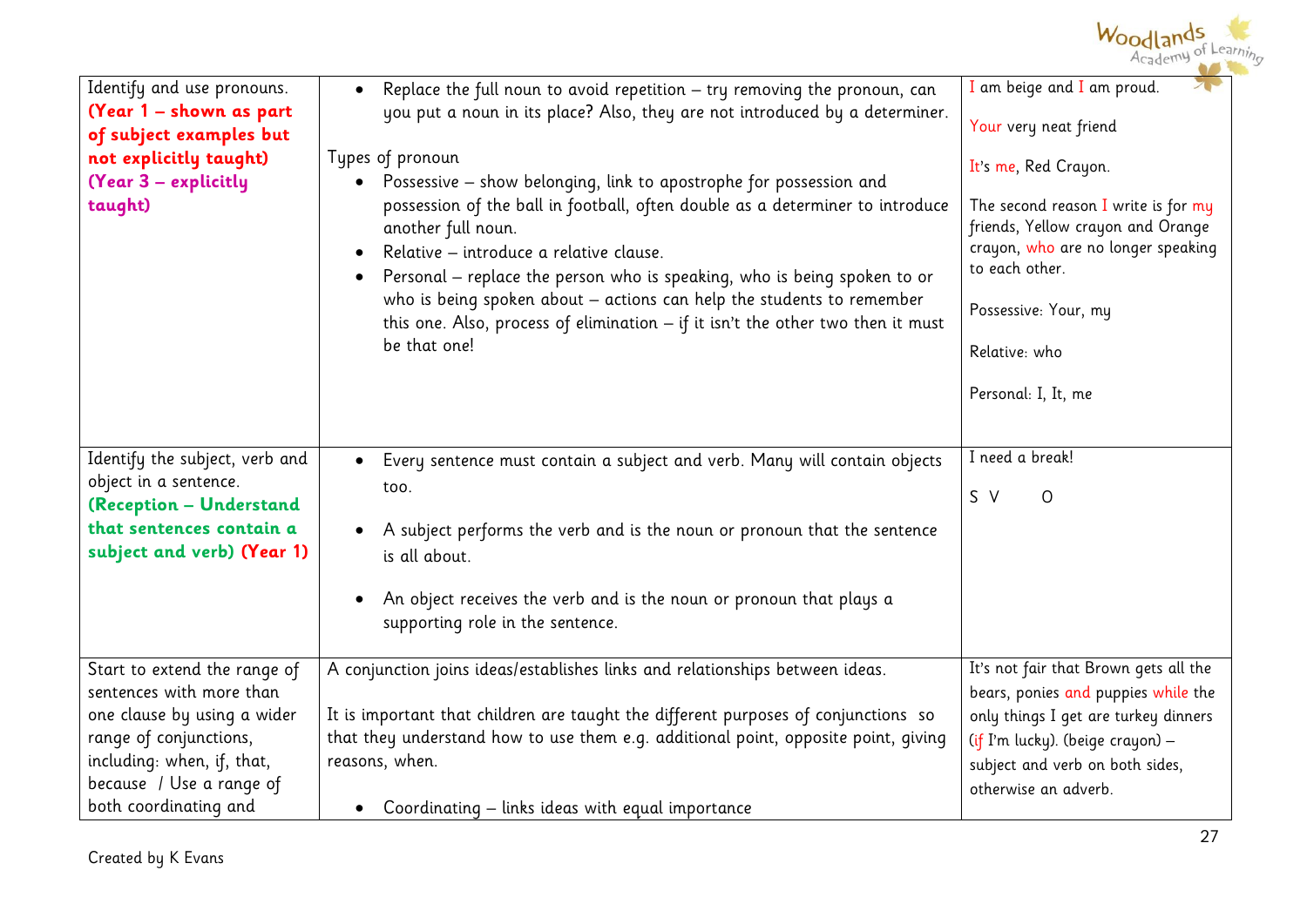

### Apostrophes

| <b>Skill Ladder</b>                   | <b>Key Knowledge</b>                                                                                                 | <b>Examples</b>                  |
|---------------------------------------|----------------------------------------------------------------------------------------------------------------------|----------------------------------|
| Use apostrophes for                   | Glue two words together to become one word. Some letters are removed in $\mid$ I love that I'm your favourite crayon |                                  |
| contraction accurately. (Year $\vert$ | the process – letters are omitted (omission) and the words are contracted                                            | for grapes, dragons and wizards' |
| $\mathbf{2}$                          | (contraction)                                                                                                        | hats. (purple crayon)            |
|                                       |                                                                                                                      |                                  |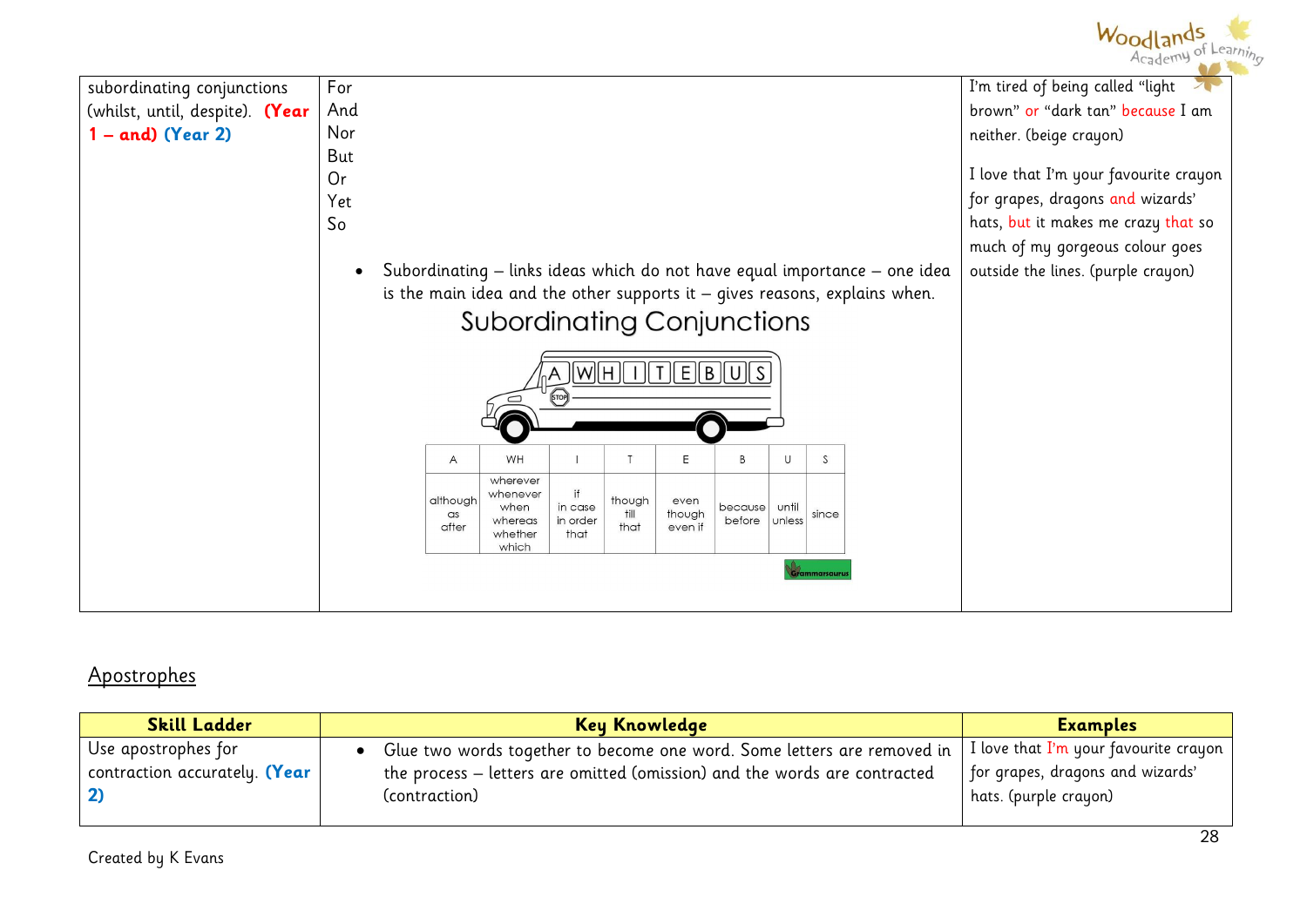

|                                                                                | The apostrophe should be placed where the letters have been removed $-$<br>there used to be letters here - NOT where the letters were changed and<br>NOT necessarily at the end of the first word.<br>The apostrophe must always point back to what has come before.                                                                                                            | It's not fair that Brown gets all the<br>bears, ponies and puppies while the<br>only things I get are turkey dinners<br>(if I'm lucky). (beige crayon)<br>$\Gamma$ m = I am<br>It's = It is                  |
|--------------------------------------------------------------------------------|---------------------------------------------------------------------------------------------------------------------------------------------------------------------------------------------------------------------------------------------------------------------------------------------------------------------------------------------------------------------------------|--------------------------------------------------------------------------------------------------------------------------------------------------------------------------------------------------------------|
| Use apostrophes to show<br>singular and plural<br>possession accurately. (Year | • Show belonging<br>If there is already an 's' then the apostrophe should go at the end of the<br>word. Otherwise, add apostrophe and 's'.<br>The apostrophe must always point back to what has come before $-$ who it<br>belongs to.<br>No apostrophe for possession for whose or its. It's and who's both stand<br>for who is/was and it is/was - apostrophe for contraction. | I have to colour all the Santas at<br>Christmas and all the hearts on<br>Valentine's day. (red crayon)<br>I love that I'm your favourite crayon<br>for grapes, dragons and wizards'<br>hats. (purple crayon) |

# Language and Grammar Choices, including Formal/Informal Vocabulary and Figurative Language

| <b>Skill Ladder</b>           | <b>Key Knowledge</b>                                                          | <b>Examples</b>    |
|-------------------------------|-------------------------------------------------------------------------------|--------------------|
| Begin to identify some of the | Informal                                                                      | See Key Knowledge. |
| differences between Standard  |                                                                               |                    |
| English and non-Standard      | Language                                                                      |                    |
| English. / Identify and       | Use contractions.                                                             |                    |
| explain the difference        | 'Slang' to create effects or enhance the personality of a character or<br>٠   |                    |
| between formal and informal   | create humour.                                                                |                    |
| vocabulary. (Year 3)          | Directly addressing the reader.                                               |                    |
|                               | Conversational language and phrases.                                          |                    |
|                               | A colloquialism is a slang expression which has become so familiar that it is |                    |
|                               | now used regularly in most writing and conversations. It can also be          |                    |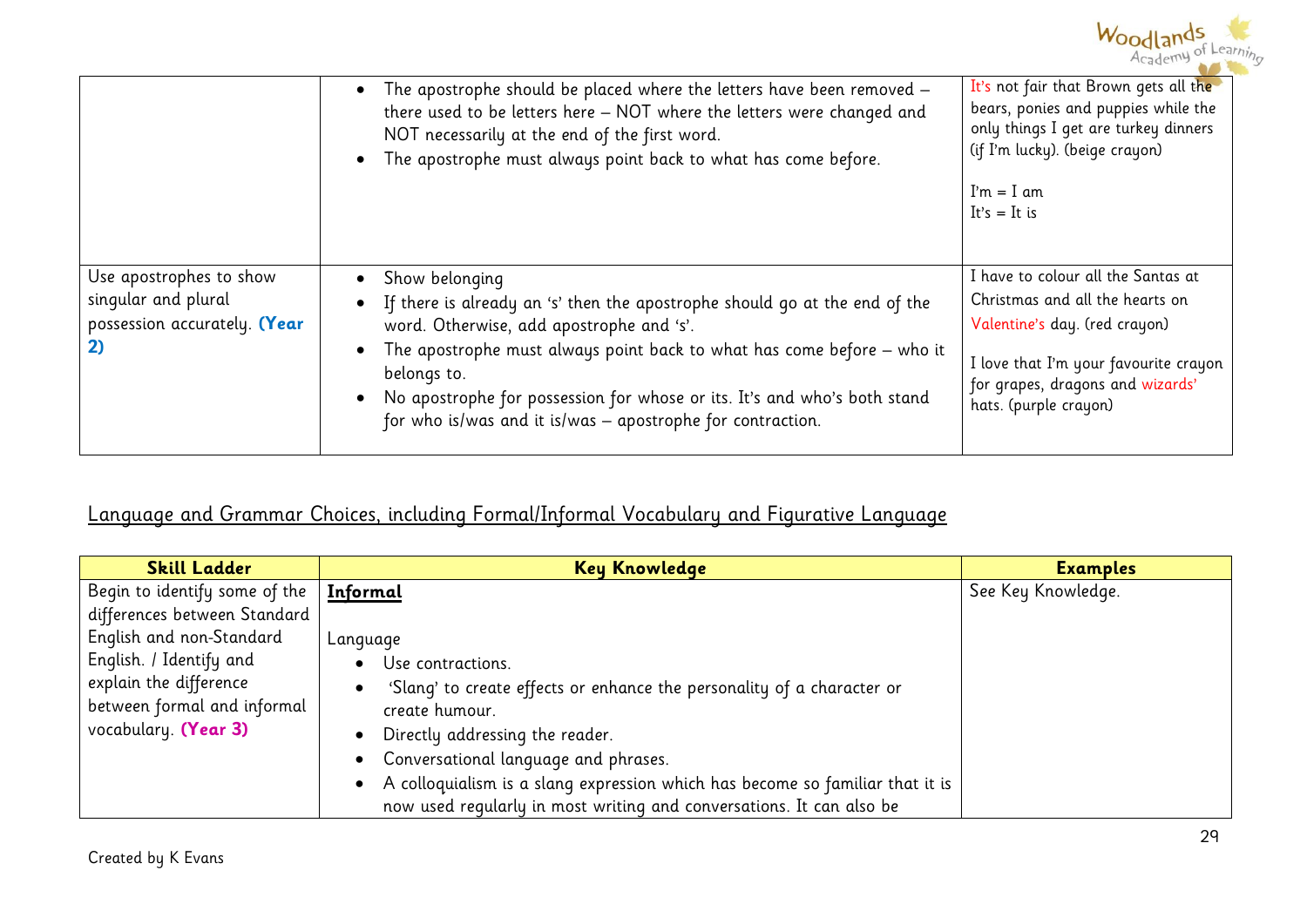

|           | classed as an idiom.                                                                                                                                                                                                                     |  |
|-----------|------------------------------------------------------------------------------------------------------------------------------------------------------------------------------------------------------------------------------------------|--|
|           | Punctuation                                                                                                                                                                                                                              |  |
|           | • Flexible use of punctuation - creative flexibility in the application of<br>punctuation such as whole words in capitals to add emphasis (You said<br>WHAT?) or mixed/repeated end punctuation for effect (Why did you think<br>that?!) |  |
|           | Apostrophes – apostrophes for omissions where accent or dialect is being<br>indicated e.g. 'And 'ow are you gonna get that 'ome?'                                                                                                        |  |
|           | <b>Grammatical Structure</b>                                                                                                                                                                                                             |  |
|           | Deliberate breaks in a sentence - Incomplete sentences to demonstrate<br>interruption, hesitation, surprise.                                                                                                                             |  |
|           | Shorter sentences - Informal writing normally includes short, simple<br>sentences whereas formal writing will incorporate more complex and multi-<br>clause sentences.                                                                   |  |
| $\bullet$ | Deliberate errors Inclusion of deliberate errors to build a view of a<br>character, for example inaccurate Standard English, double negatives,<br>rhyming slang or poor enunciation                                                      |  |
| Formal    |                                                                                                                                                                                                                                          |  |
| Language  |                                                                                                                                                                                                                                          |  |
|           | Use <b>Standard English</b> which is the name given to the 'official' English<br>language that follows the rules in grammar books and dictionaries.                                                                                      |  |
|           | The Traditional 'Queen's English' selection of pronouns.                                                                                                                                                                                 |  |
|           | When writing formally, you must also be careful of the correct use of $T$<br>and 'me'.                                                                                                                                                   |  |
|           | Use the pronoun "I" when the person speaking is doing the action, either<br>alone or with someone else. Use the pronoun "me" when the person                                                                                             |  |
|           | speaking is receiving the action of the verb in some way, either directly or<br>indirectly.                                                                                                                                              |  |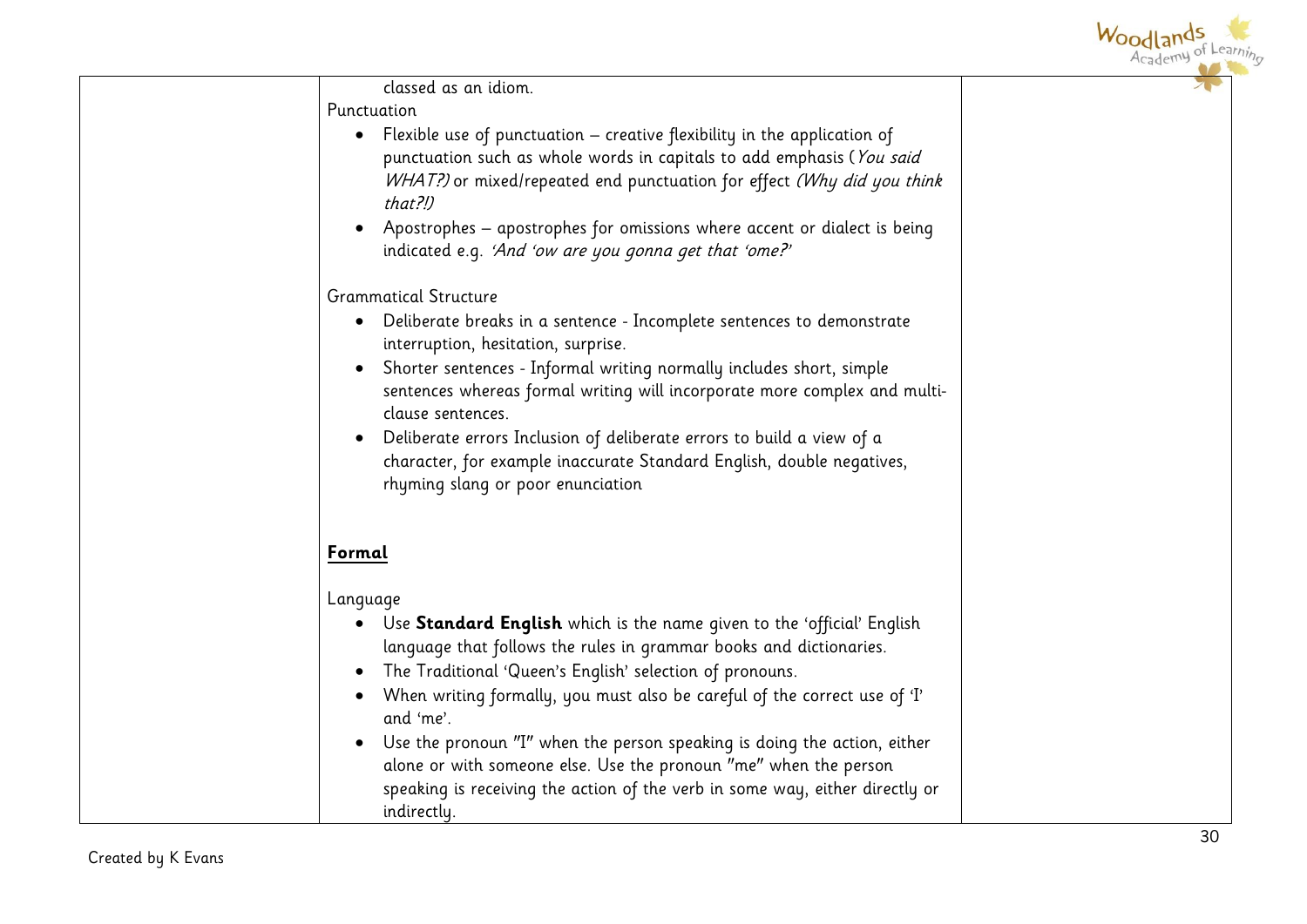|                        |                                                                                                                                                          | Academy of Learning |
|------------------------|----------------------------------------------------------------------------------------------------------------------------------------------------------|---------------------|
|                        | Technical vocabulary which is specific to the topic.                                                                                                     |                     |
| $\bullet$              | No contractions – full expanded versions of the words e.g. should not.                                                                                   |                     |
| Punctuation            |                                                                                                                                                          |                     |
| $\bullet$<br>$\bullet$ | Stick to the rules - accurate use of punctuation with no deviation from<br>technically correct rules for use.<br>No apostrophe for contraction/omission. |                     |

### **Spelling Knowledge Organiser Year 2 Revision**

Words containing the following objectives must be embedded within the curriculum but do not need to be explicitly taught within a spelling lesson.

#### **Common Exception Words**

| <b>Objective</b>       | Rule                                                 | <b>NC Examples</b>                                        |
|------------------------|------------------------------------------------------|-----------------------------------------------------------|
| Common exception words | Some words are exceptions in some accents but not    | door, floor, poor, because, find, kind, mind, behind,     |
|                        | in others – e.g. past, last, fast, path and bath are | child, children*, wild, climb, most, only, both, old,     |
|                        | not exceptions in accents where the a in these words | cold, gold, hold, told, every, everybody, even, great,    |
|                        | is pronounced $ ce $ , as in cat.                    | break, steak, pretty, beautiful, after, fast, last, past, |
|                        |                                                      | father, class, grass, pass, plant, path, bath, hour,      |
|                        | Great, break and steak are the only common words     | move, prove, improve, sure, sugar, eye, could,            |
|                        | where the /eI / sound is spelt ea.                   | should, would, who, whole, any, many, clothes,            |
|                        |                                                      | busy, people, water, again, half, money, Mr, Mrs,         |
|                        |                                                      | parents, Christmas.                                       |
|                        |                                                      |                                                           |
|                        |                                                      | Note: 'children' is not an exception to what has been     |
|                        |                                                      | taught so far but is included because of its              |
|                        |                                                      | relationship with 'child'.                                |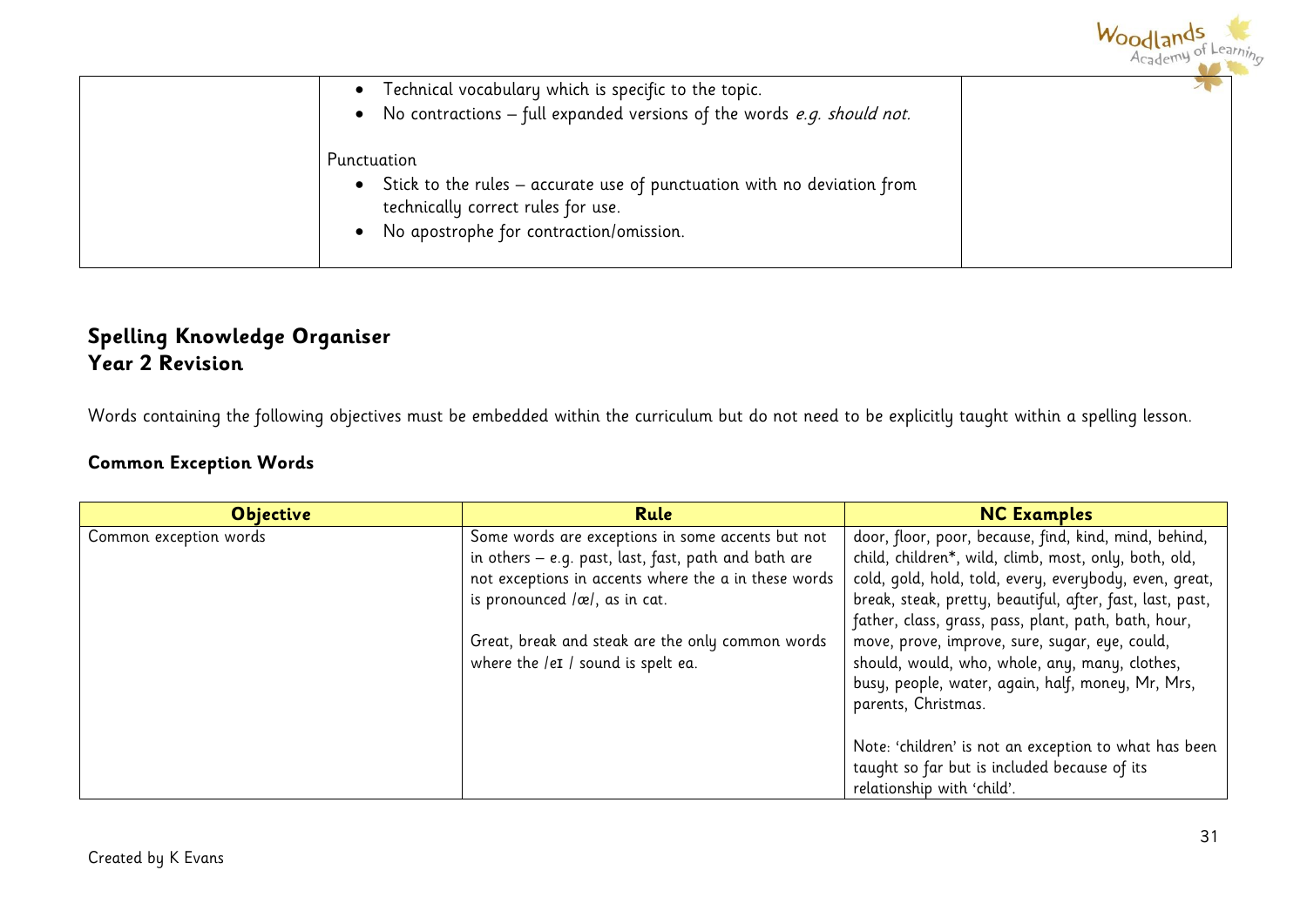

The following objectives must be explicitly taught within a spelling lesson.

### **Phonemes/Graphemes**

| <b>Objective</b>                                    | <b>Rule</b>                                              | <b>NC Examples</b>                                |
|-----------------------------------------------------|----------------------------------------------------------|---------------------------------------------------|
| The /d3/ sound spelt as ge and dge at the end of    | The letter $j$ is never used for the $/d3/$ sound at the | badge, edge, bridge, dodge, fudge age, huge,      |
| words, and sometimes spelt as g elsewhere in words  | end of English words. At the end of a word, the          | change, charge, bulge, village gem, giant, magic, |
| before e, i and y                                   | /d3/ sound is spelt -dge straight after the /œ/, /ɛ/,    | giraffe, energy jacket, jar, jog, join, adjust    |
|                                                     | $ I $ , $ D $ , $ A $ and $ U $ sounds (sometimes called |                                                   |
|                                                     | 'short' vowels). After all other sounds, whether         |                                                   |
|                                                     | vowels or consonants, the /d3/ sound is spelt as -ge     |                                                   |
|                                                     | at the end of a word. In other positions in words,       |                                                   |
|                                                     | the /d3/ sound is often (but not always) spelt as q      |                                                   |
|                                                     | before e, i, and y. The /d3/ sound is always spelt as    |                                                   |
|                                                     | before a, o and u.                                       |                                                   |
| The /n/ sound spelt kn and (less often) gn at the   | The 'k' and 'q' at the beginning of these words was      | knock, know, knee, gnat, gnaw                     |
| beginning of words                                  | sounded hundreds of years ago.                           |                                                   |
| The /r/ sound spelt wr at the beginning of words    | This spelling probably also reflects an old              | write, written, wrote, wrong, wrap                |
|                                                     | pronunciation.                                           |                                                   |
| The /l/ or /əl/ sound spelt -le at the end of words | The -le spelling is the most common spelling for this    | table, apple, bottle, little, middle              |
|                                                     | sound at the end of words.                               |                                                   |
| The /l/ or /al/ sound spelt -el at the end of words | The -el spelling is much less common than -le. The       | camel, tunnel, squirrel, travel, towel, tinsel    |
|                                                     | -el spelling is used after m, n, r, s, v, w and more     |                                                   |
|                                                     | often than not after s.                                  |                                                   |
| The /l/ or /əl/ sound spelt -al at the end of words | Not many nouns end in -al, but many adjectives do.       | metal, pedal, capital, hospital, animal           |

### **Spelling Rules: Prefixes and Suffixes, Punctuation and Homophones/Near Homophones**

| <b>Obiective</b>                        | Rule                                      | <b>NC Examples</b>                             |
|-----------------------------------------|-------------------------------------------|------------------------------------------------|
| Add —es to nouns and verbs ending in —y | The y is changed to i before —es is added | tlies, tries, replies, copies, babies, carries |
| Add -ing                                | -ing is used for present tense verbs.     | hiking                                         |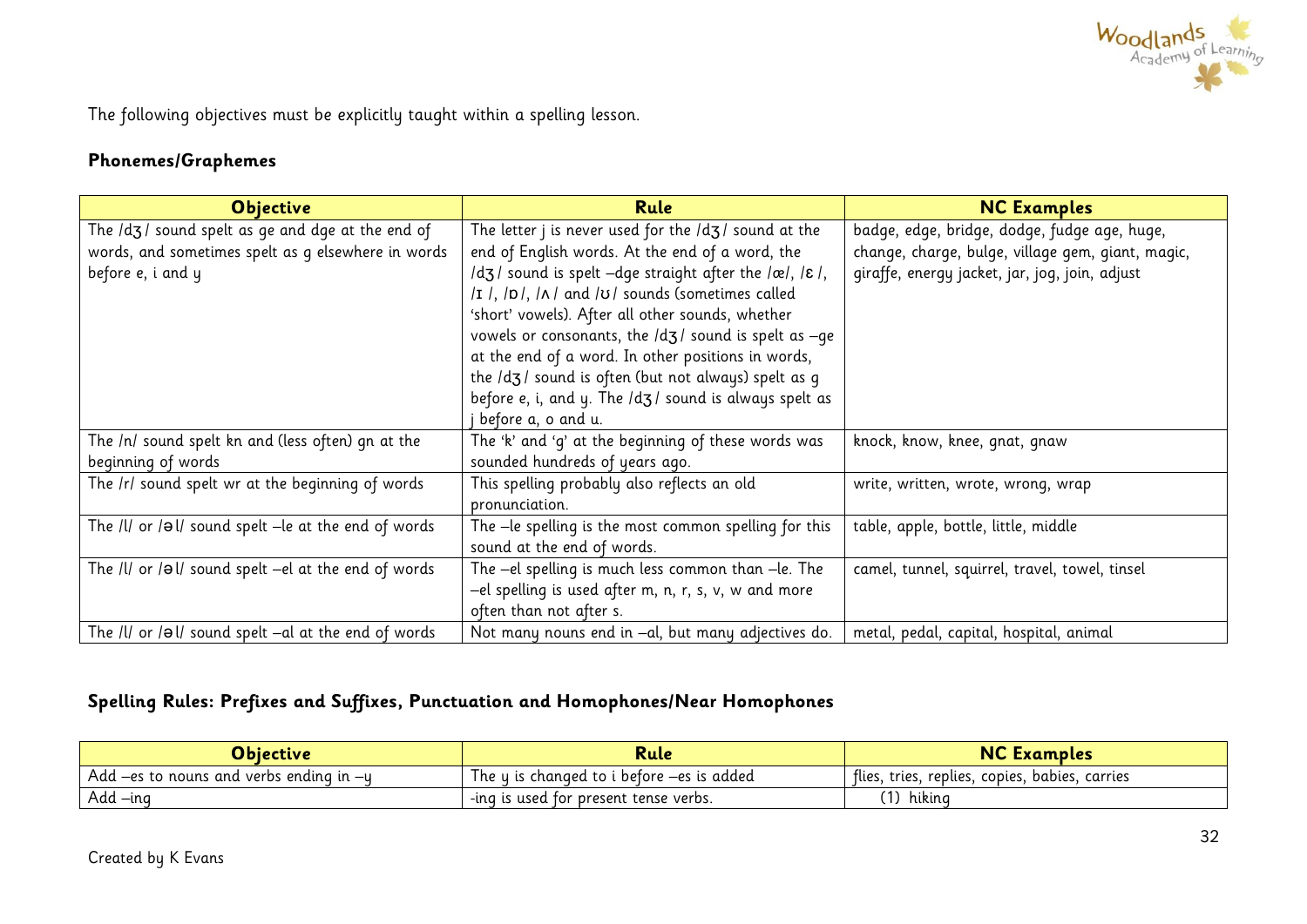|         |                                                                                                                                                                                                                                                                                                                                                                                                                                                                                                                                                                                                                                                                                                                                                      | Woodlands<br>Academy of Learning                                |
|---------|------------------------------------------------------------------------------------------------------------------------------------------------------------------------------------------------------------------------------------------------------------------------------------------------------------------------------------------------------------------------------------------------------------------------------------------------------------------------------------------------------------------------------------------------------------------------------------------------------------------------------------------------------------------------------------------------------------------------------------------------------|-----------------------------------------------------------------|
|         | (1) The -e at the end of the root word is<br>dropped before adding any suffix beginning<br>with a vowel letter.<br>Exception: being.<br>(2) If the root word ends with 'y', the 'y' is kept<br>$-$ if it were changed to an 'I' (as with many<br>other suffixes), it would result in ii. The only<br>ordinary words with ii are skiing and<br>taxiing.<br>(3) If the root word has one syllable and ends<br>in a single consonant letter after a single<br>vowel letter, the last consonant letter of the<br>root word is doubled.<br>Basically, if the letter before the final letter<br>is a short vowel sound, double the last letter<br>before adding the suffix.<br>Exception: The letter 'x' is never doubled:<br>mixing, mixed, boxer, sixes. | (2) copying, crying, replying<br>(3) patting, humming, dropping |
| Add -ed | -ed is used for past tense verbs                                                                                                                                                                                                                                                                                                                                                                                                                                                                                                                                                                                                                                                                                                                     | (1) hiked                                                       |
|         | (1) The -e at the end of the root word is<br>dropped before adding any suffix beginning<br>with a vowel letter.                                                                                                                                                                                                                                                                                                                                                                                                                                                                                                                                                                                                                                      | (2) copied, cried, replied                                      |
|         | (2) The y is changed to i before adding the<br>suffix.                                                                                                                                                                                                                                                                                                                                                                                                                                                                                                                                                                                                                                                                                               | (3) patted, hummed, dropped                                     |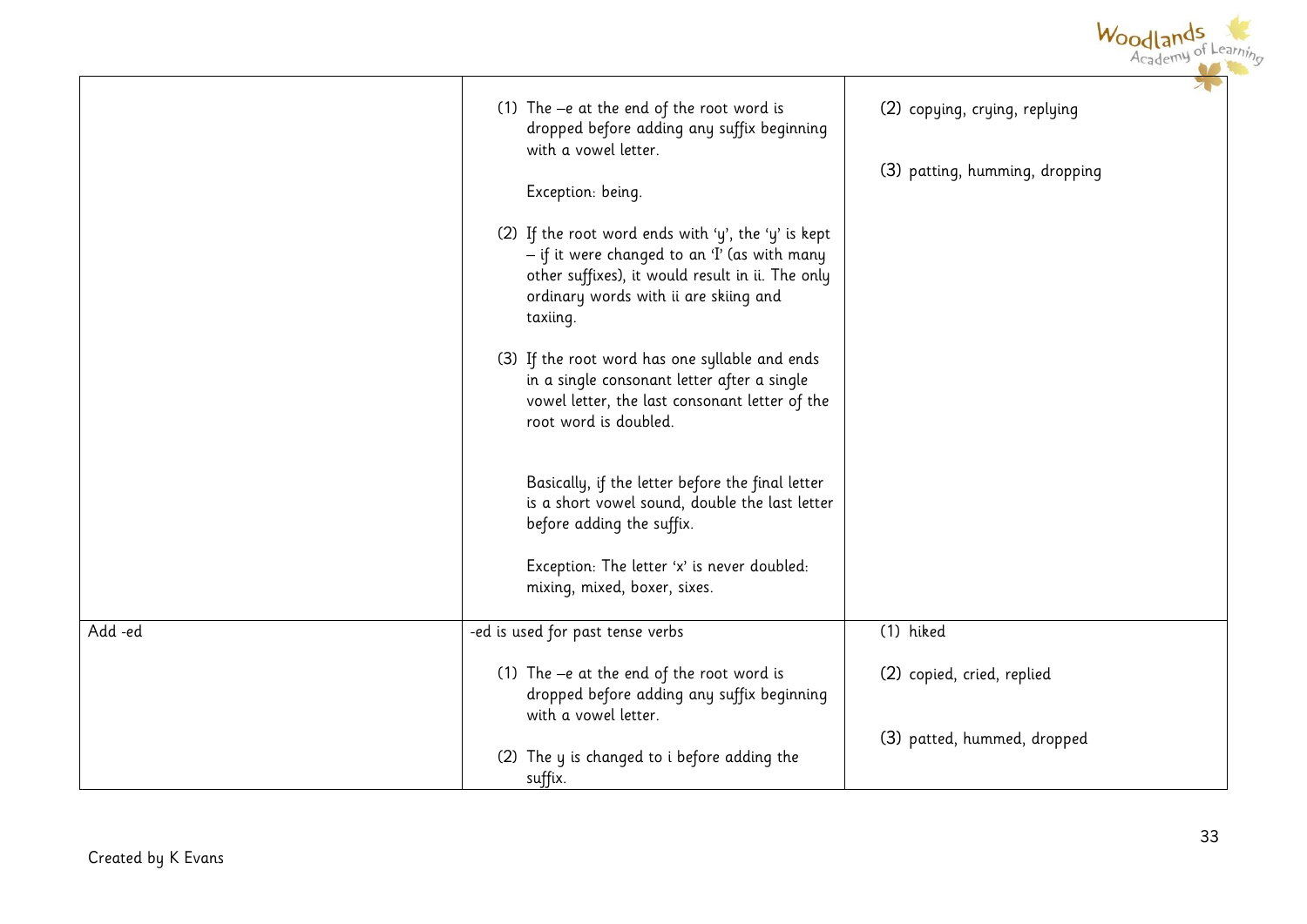|                  |                                                                                                                                                                                                                | Woodlands<br>Academy of Let                  |
|------------------|----------------------------------------------------------------------------------------------------------------------------------------------------------------------------------------------------------------|----------------------------------------------|
|                  | (3) If the root word has one syllable and ends<br>in a single consonant letter after a single<br>vowel letter, the last consonant letter of the<br>root word is doubled.                                       |                                              |
|                  | Basically, if the letter before the final letter<br>is a short vowel sound, double the last letter<br>before adding the suffix.<br>Exception: The letter 'x' is never doubled:<br>mixing, mixed, boxer, sixes. |                                              |
| Add -er and -est | -er and -est are used for adjectives.                                                                                                                                                                          | (1) hiker, nicer, nicest                     |
|                  | -er compares one noun to another.<br>-est compares one noun to all/a group.                                                                                                                                    | (2) copier, happier, happiest                |
|                  | (1) The -e at the end of the root word is<br>dropped before adding any suffix beginning<br>with a vowel letter.                                                                                                | (3) sadder, saddest, fatter, fattest, runner |
|                  | (2) The y is changed to i before adding the<br>suffix.                                                                                                                                                         |                                              |
|                  | (3) If the root word has one syllable and ends<br>in a single consonant letter after a single<br>vowel letter, the last consonant letter of the<br>root word is doubled.                                       |                                              |
|                  | Basically, if the letter before the final letter<br>is a short vowel sound, double the last letter<br>before adding the suffix.                                                                                |                                              |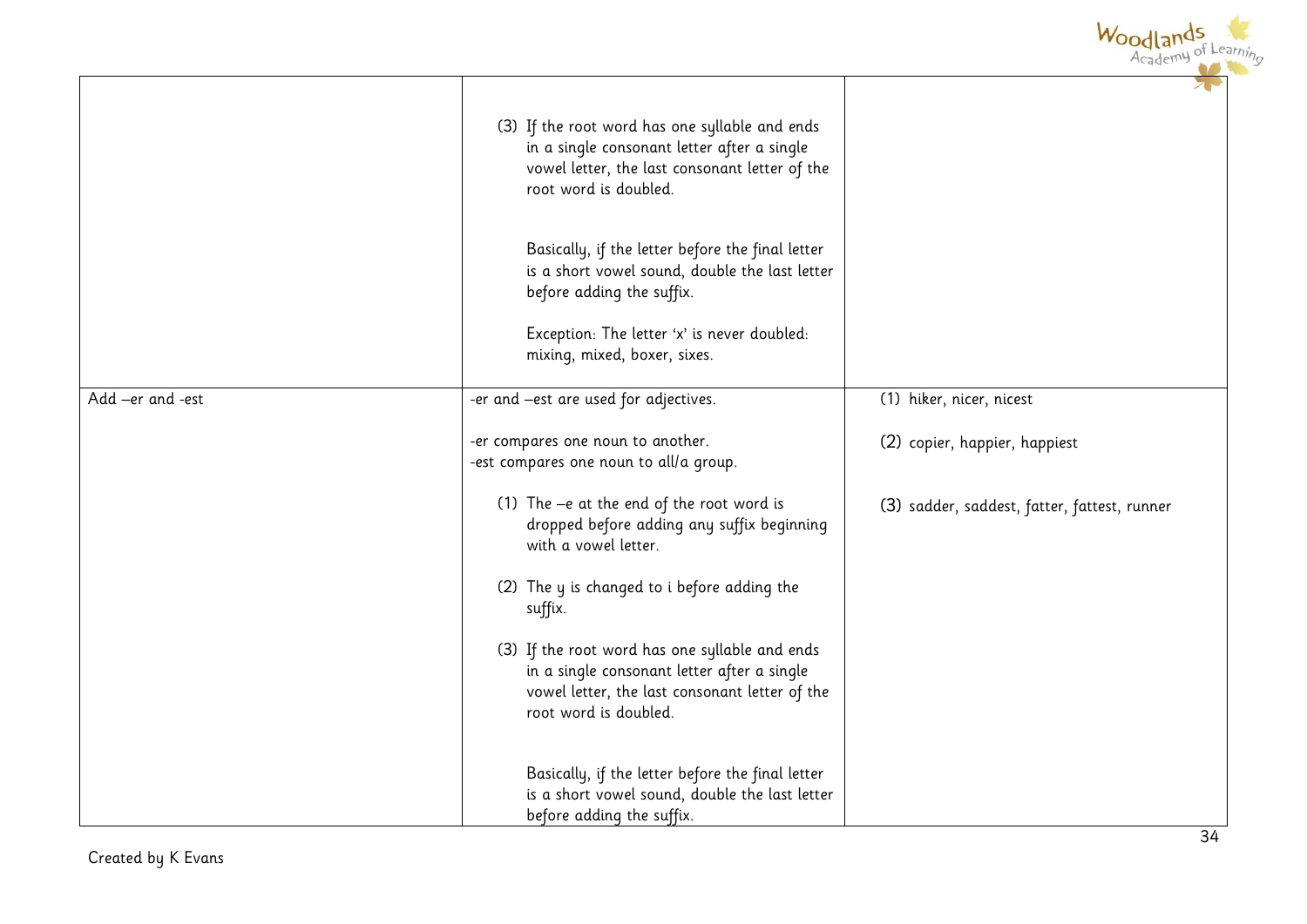|                                                                      |                                                                                                                                                                                                                                                                             | Woodlands<br>Academy of Learning                                                                                                                             |
|----------------------------------------------------------------------|-----------------------------------------------------------------------------------------------------------------------------------------------------------------------------------------------------------------------------------------------------------------------------|--------------------------------------------------------------------------------------------------------------------------------------------------------------|
|                                                                      | Exception: The letter 'x' is never doubled:<br>mixing, mixed, boxer, sixes.                                                                                                                                                                                                 |                                                                                                                                                              |
| Spell words using the suffixes -ment, -ness, -ful, -<br>less and -ly | If a suffix starts with a consonant letter, it is added<br>straight on to most root words without any change<br>to the last letter of those words.<br>Exceptions:<br>(1) argument<br>(2) root words ending in -y with a consonant before                                    | enjoyment, sadness, careful, playful, hopeless,<br>plainness (plain + ness), badly<br>Exceptions:<br>(2) merriment, happiness, plentiful, penniless, happily |
|                                                                      | it but only if the root word has more than one<br>syllable.                                                                                                                                                                                                                 |                                                                                                                                                              |
| Spell words ending in -tion                                          |                                                                                                                                                                                                                                                                             | station, fiction, motion, national, section                                                                                                                  |
| Use the apostrophe for contraction.                                  | In contractions, the apostrophe shows where a letter<br>or letters would be if the words were written in full<br>(e.g. can't - cannot). It's means it is (e.g. It's raining)<br>or sometimes it has (e.g. It's been raining), but it's is<br>never used for the possessive. | can't, didn't, hasn't, couldn't, it's, I'll                                                                                                                  |
| Use the apostrophe for possession for singular<br>nouns.             |                                                                                                                                                                                                                                                                             | Megan's, Ravi's, the girl's, the child's, the man's                                                                                                          |
| Spell homophones and near-homophones.                                | there/their/they're, here/hear, quite/quiet, see/sea, bare/bear, one/won, sun/son, to/too/two, be/bee,<br>blue/blew, night/knight                                                                                                                                           |                                                                                                                                                              |

## **New for Year 3**

Words containing the following objectives must be embedded within the curriculum but do not need to be explicitly taught within a spelling lesson.

| <b>Objective</b>                                     | Rule                                    | <b>NC Examples</b>                       |
|------------------------------------------------------|-----------------------------------------|------------------------------------------|
| Spell words containing the $I$ /sound spelt y at the | These words should be learnt as needed. | Egypt, pyramid, mystery<br>myth,<br>qym, |
| beginning and in the middle of the word. "           |                                         |                                          |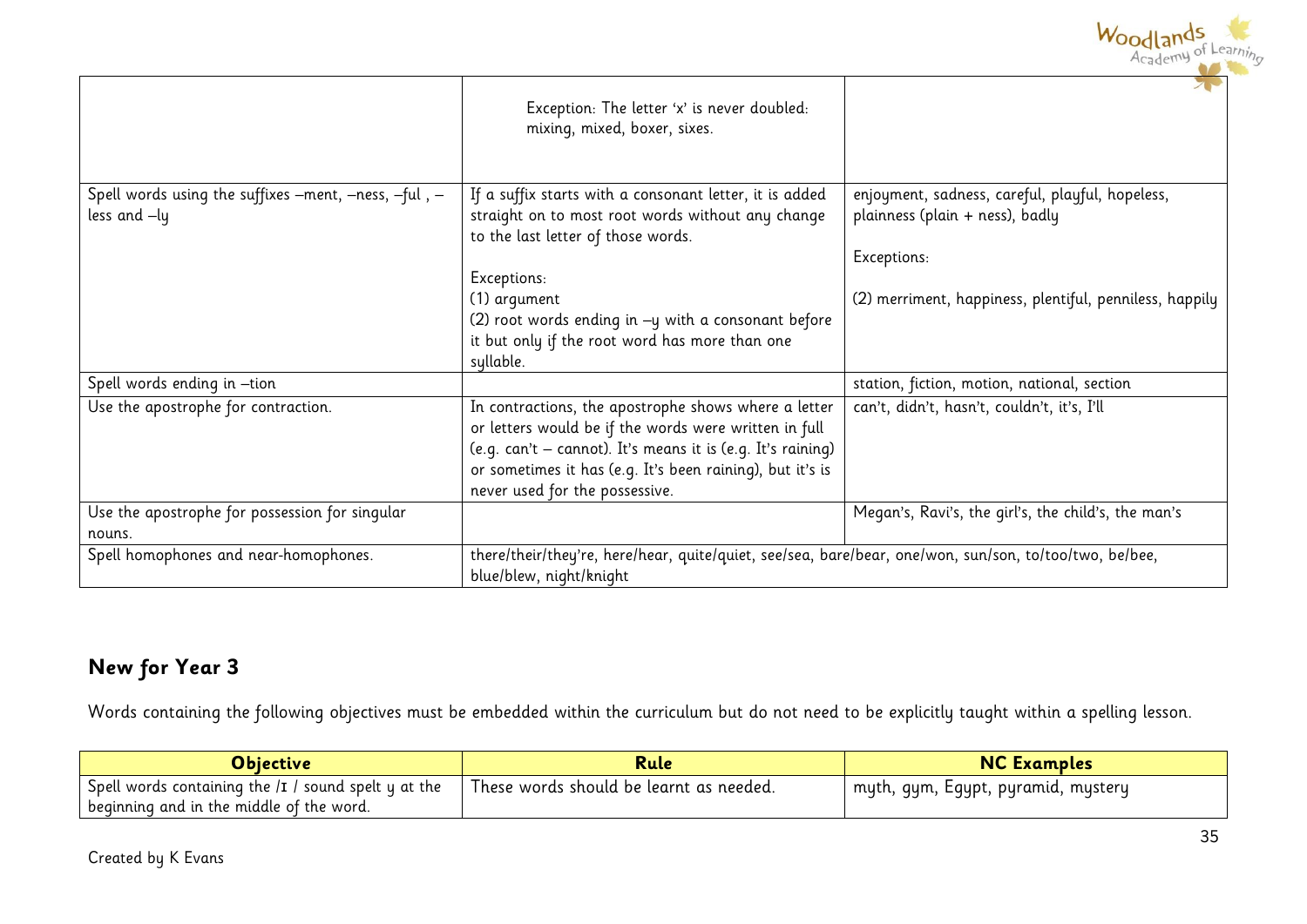

The following objectives must be explicitly taught within a spelling lesson.

#### **Phonemes/Graphemes**

| <b>Objective</b>                                                           | <b>Rule</b>                                          | <b>NC Examples</b>                              |
|----------------------------------------------------------------------------|------------------------------------------------------|-------------------------------------------------|
| Spell words with the k sound spelt ch.                                     | N/A                                                  | scheme, chorus, chemist, echo, character        |
| Spell words which sound like 'sh' and are spelt ch.                        | N/A                                                  | chef, chalet, machine, brochure                 |
| Spell words ending with the g sound spelt – que and $ N/A$                 |                                                      | league, tongue, antique, unique                 |
| the k sound spelt -que.                                                    |                                                      |                                                 |
| Spell words with the /s/ sound spelt sc.                                   | Note: In the Latin words from which these words      | science, scene, discipline, fascinate, crescent |
|                                                                            | come, the Romans probably pronounced the c and       |                                                 |
|                                                                            | the k as two sounds rather than one $-\frac{s}{k}$ . |                                                 |
| Spell words with the /eɪ / sound spelt ei, eigh, or ey. $\mid N/A \rangle$ |                                                      | vein, weigh, eight, neighbour, they, obey       |

### **Spelling Rules: Prefixes and Suffixes, Punctuation and Homophones/Near Homophones**

| <b>Objective</b>                                                                 | Rule                                                                                                                                                                                                                                                                                                       | <b>NC Examples</b>                                                                                                     |
|----------------------------------------------------------------------------------|------------------------------------------------------------------------------------------------------------------------------------------------------------------------------------------------------------------------------------------------------------------------------------------------------------|------------------------------------------------------------------------------------------------------------------------|
| Add suffixes beginning with vowel letters to words<br>of more than one syllable. | If the last syllable of a word is stressed and<br>ends with one consonant letter which has just<br>one vowel letter before it, the final consonant<br>letter is doubled before any ending beginning<br>with a vowel letter is added. The consonant<br>letter is not doubled if the syllable is unstressed. | forgetting, forgotten, beginning, beginner,<br>prefer, preferred<br>gardening, gardener, limiting, limited, limitation |
| Add negative prefixes.                                                           | Like un-, the prefixes dis- and mis- change the<br>word to have a negative meaning. The root<br>word does not change spelling when they are<br>added.                                                                                                                                                      | dis-: disappoint,<br>disagree, disobey<br>mis-: misbehave,<br>mislead, misspell (mis + spell)                          |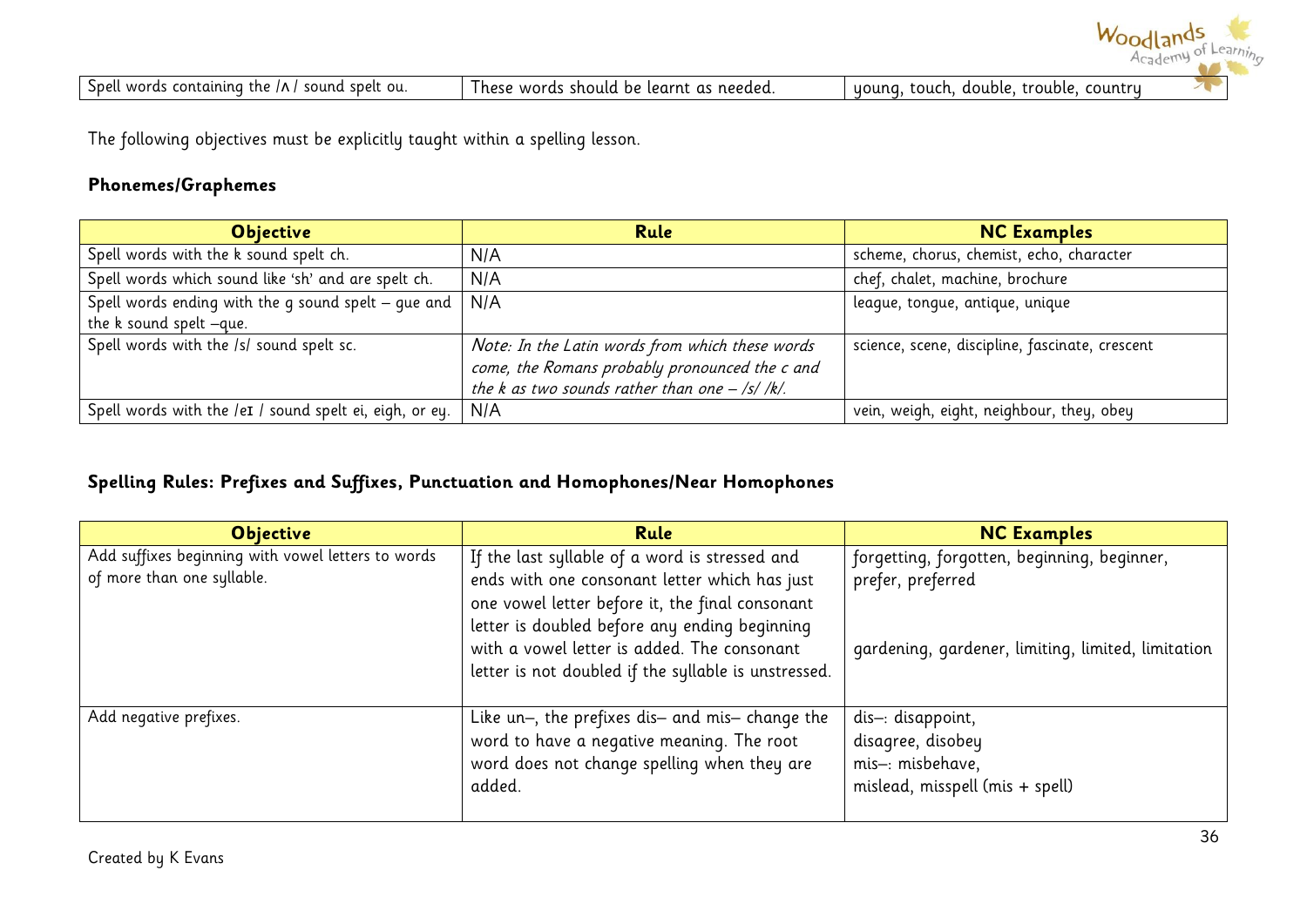|                                       |                                                                                                                                                                                                                                                                                                                                                                                                                                                                                                                                                                            | Woodlands<br>Academy of Learning                                                                                                                                                                                       |
|---------------------------------------|----------------------------------------------------------------------------------------------------------------------------------------------------------------------------------------------------------------------------------------------------------------------------------------------------------------------------------------------------------------------------------------------------------------------------------------------------------------------------------------------------------------------------------------------------------------------------|------------------------------------------------------------------------------------------------------------------------------------------------------------------------------------------------------------------------|
|                                       | The prefix in- can mean both 'not' and<br>'in'/'into'. In the words given here it means 'not'.                                                                                                                                                                                                                                                                                                                                                                                                                                                                             | in-: inactive, incorrect<br>irregular, irrelevant, irresponsible                                                                                                                                                       |
|                                       | If the word begins with 'r', we use ir-.<br>If the word begins with 'l' we use il-.<br>If the word begins with 'm' or 'p' we use im-.                                                                                                                                                                                                                                                                                                                                                                                                                                      | illegal, illegible<br>immature, immortal, impossible, impatient, imperfect                                                                                                                                             |
| Spell words using the prefix anti-    | anti-means 'against'.                                                                                                                                                                                                                                                                                                                                                                                                                                                                                                                                                      | anti-: antiseptic, anticlockwise, antisocial                                                                                                                                                                           |
| Spell words using the prefix re-      | re- means 'again' or 'back'.                                                                                                                                                                                                                                                                                                                                                                                                                                                                                                                                               | re-: redo, refresh, return, reappear, redecorate                                                                                                                                                                       |
| Spell words using the suffix -ation   | The suffix -ation is added to verbs to form nouns.<br>If the root word ends with 'e', drop the 'e' before<br>adding '-ation'.                                                                                                                                                                                                                                                                                                                                                                                                                                              | information, adoration, sensation, preparation,<br>admiration                                                                                                                                                          |
| Spell words using the suffix -ly      | The suffix - ly is added to an adjective to form an<br>adverb.<br>The suffix - ly starts with a consonant letter, so it is<br>added straight on to most root words.<br>Exceptions:<br>(1) If the root word ends in $-y$ with a<br>consonant letter before it, the y is changed<br>to i, but only if the root word has more than<br>one syllable.<br>(2) If the root word ends with -le, the -le is<br>changed to -ly.<br>(3) If the root word ends with -ic, -ally is<br>added rather than just -ly, except in the<br>word publicly.<br>(4) The words truly, duly, wholly. | sadly, completely, usually (usual $+$ ly), finally (final $+$<br>ly), comically (comical + ly)<br>Exceptions:<br>(1) happily, angrily<br>(2) gently, simply, humbly, nobly<br>(3) basically, frantically, dramatically |
| Spell words ending in -sure and -ture |                                                                                                                                                                                                                                                                                                                                                                                                                                                                                                                                                                            | measure, treasure, pleasure, enclosure creature,<br>furniture, picture, nature, adventure                                                                                                                              |
| Spell words ending in -sion           |                                                                                                                                                                                                                                                                                                                                                                                                                                                                                                                                                                            | division, invasion, confusion, decision, collision,                                                                                                                                                                    |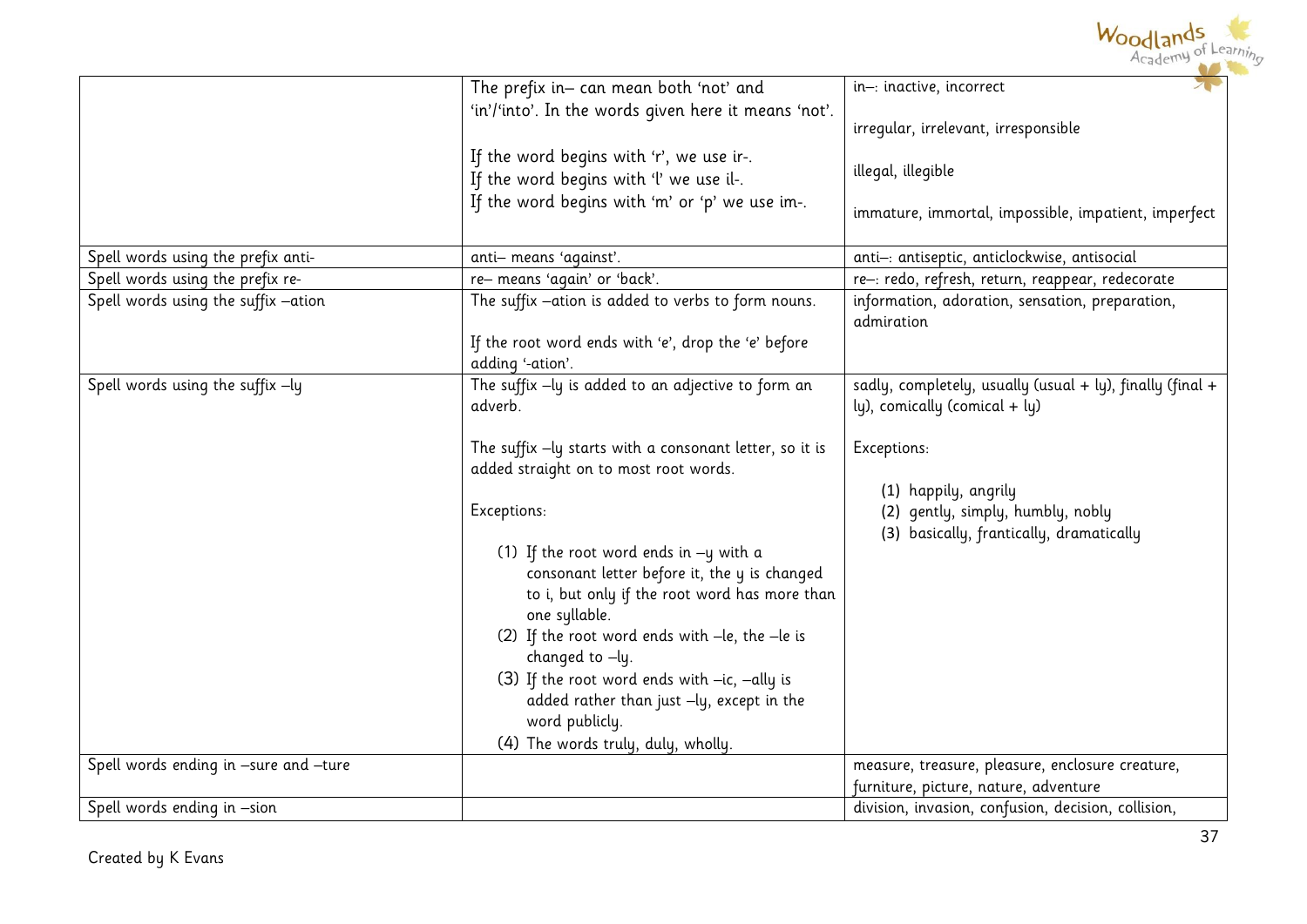

Woodlar